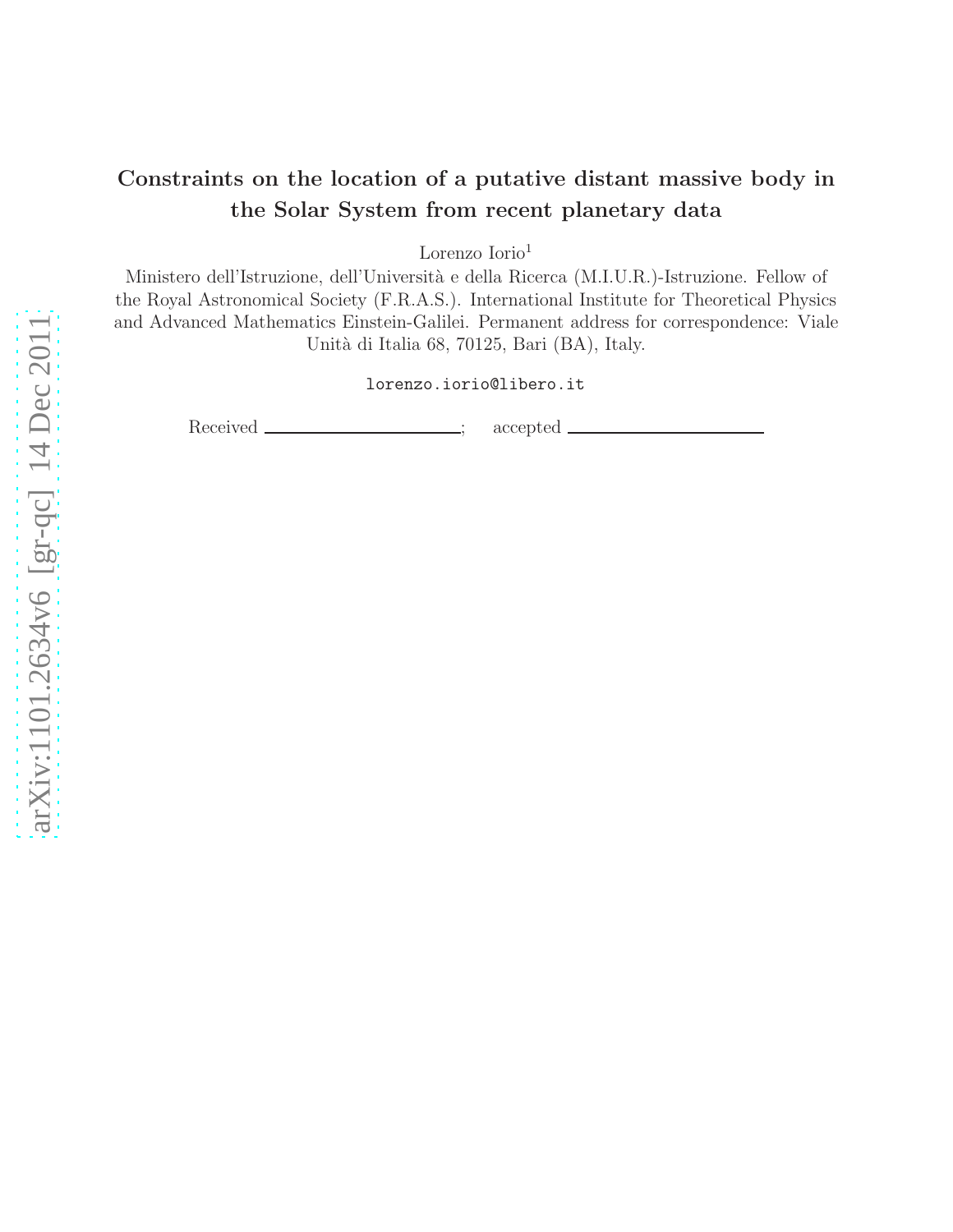## ABSTRACT

We analytically work out the long-term variations caused on the motion of a planet orbiting a star by a very distant, pointlike massive object X. Apart from the semi-major axis  $a$ , all the other Keplerian osculating orbital elements experience long-term variations which are complicated functions of the orbital configurations of both the planet itself and of X. We infer constraints on the minimum distance  $d<sub>X</sub>$  at which X may exist by comparing our prediction of the long-term variation of the longitude of the perihelion  $\varpi$  to the latest empirical determinations of the corrections  $\Delta \dot{\varpi}$  to the standard Newtonian/Einsteinian secular precessions of several solar system planets recently estimated by independent teams of astronomers. We obtain the following approximate lower bounds on  $d<sub>X</sub>$  for the assumed masses of X quoted in brackets: 150 – 200 au (Mars), 250 − 450 au (0.7  $m_{\oplus}$ ), 3500 − 4500 au (4  $m_{\text{Jup}}$ ).

Subject headings: Planets  $\cdot$  Planet X  $\cdot$  Solar System perturbations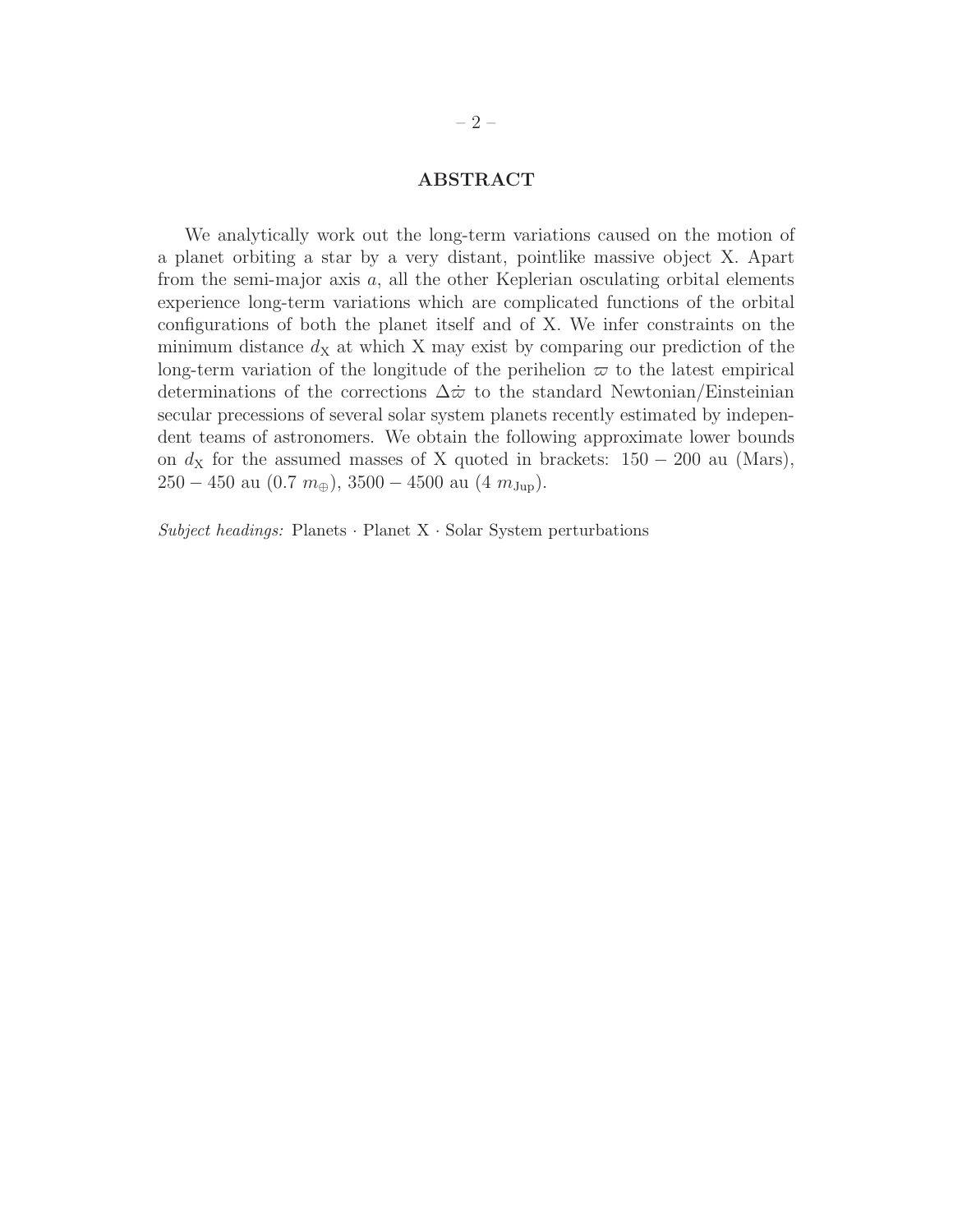### 1. Introduction

Does not any other planet of the Sun exist in addition to those already known? Have not the remote peripheries of the solar system saved any further big surprises for us? It is a long time [\(Lowell 1915](#page-17-0); [Pickering 1928,](#page-18-0) [1931;](#page-18-1) [Schuette 1949\)](#page-19-0) that such questions−still well alive [\(Lykawka and Mukai 2008;](#page-17-1) [Iorio 2010;](#page-16-0) [Matese and Whitmire](#page-18-2) [2011;](#page-18-2) Fernández [2011\)](#page-15-0)−are well rooted in the astronomical community, having often resurfaced in different contexts and with changed forms;. For a recent, popular review, see [Schilling \(2009\)](#page-19-1). Here we limit ourselves to recall that

- The hypothesis of a stellar-like companion object (Nemesis) orbiting the Sun was postulated for explaining terrestrial extinction periodicity [\(Raup and Sepkoski](#page-19-2) [1984\)](#page-19-2), thought to be mediated by comet showers [\(Whitmire and Jackson 1984](#page-20-0); [Davis et al. 1984](#page-15-1); [Hills 1984](#page-16-1); [Hut 1984](#page-16-2); [Vandervoort and Sather 1993](#page-20-1); [Muller 2002\)](#page-18-3). A recent critical review about the evidence for and against astronomical impacts on climate change and mass extinctions can be found in [Bailer-Jones \(2009\)](#page-14-0); see [Melott and Bambach \(2010](#page-18-4)) for recent developments of the investigations on the role of Nemesis in such phenomena.
- Anomalies in the distribution of the aphelia and the orbital elements of the comets resident in the outer region of the Oort cloud led to postulating the existence of a Sun-bound Jovian mass body [\(Matese et al. 1999\)](#page-17-2). Other studies on the interplay among a putative Planet X and comets are, e.g., [Matese et al. \(1986](#page-17-3)); [Murray](#page-18-5) [\(1999](#page-18-5)); [Horner and Evans \(2002\)](#page-16-3). For recent, quantitative investigations on such a Jupiter-type object, now named Tyche [\(Matese and Whitmire 2011\)](#page-18-2) and not to be confused with Nemesis since it would not be able to induce comet storms, see [Matese and Whitmire \(2011\)](#page-18-2). Another recent analysis can be found in Fernández  $(2011).$  $(2011).$
- The existence of an as yet undiscovered planet orbiting at trans-Plutonian distances was postulated [\(Maran et al. 1997;](#page-17-4) [Collander-Brown et al. 2000](#page-14-1); [Brunini and Melita 2002;](#page-14-2) [Melita et al. 2003,](#page-18-6) [2004;](#page-18-7) [Matese et al. 2005;](#page-18-8) [Gomes et al. 2006](#page-15-2); [Lykawka and Mukai](#page-17-1) [2008\)](#page-17-1), with changeable fortune, to explain several features pertaining the dynamical history and the architecture of the Trans-Neptunian Belt. See [Lykawka and Mukai](#page-17-1) [\(2008](#page-17-1)) for recent developments of such a scenario.
- A putative Planet X was also invoked [\(Gunn 1970;](#page-15-3) [Rawlins 1970;](#page-19-3) [Seidelmann](#page-19-4) [1971;](#page-19-4) [van Flandern 1981](#page-20-2); [Anderson and van Flandern 1982](#page-14-3); [Anderson 1987](#page-14-4); [Seidelmann and Harrington 1988;](#page-19-5) [Harrington 1988;](#page-16-4) [Gomes and Ferraz-mello 1988;](#page-15-4) [Gomes 1989;](#page-15-5) [Powell 1989;](#page-19-6) [van Flandern 1991\)](#page-20-3) to explain certain seeming irregularities in the orbital motions of Uranus and Neptune which showed up in ancient data [\(Brunini 1992](#page-14-5)); such an issue was later settled by [Standish \(1993\)](#page-19-7) with a re-analysis of the observations by including more recent radiometric points from the Voyager 2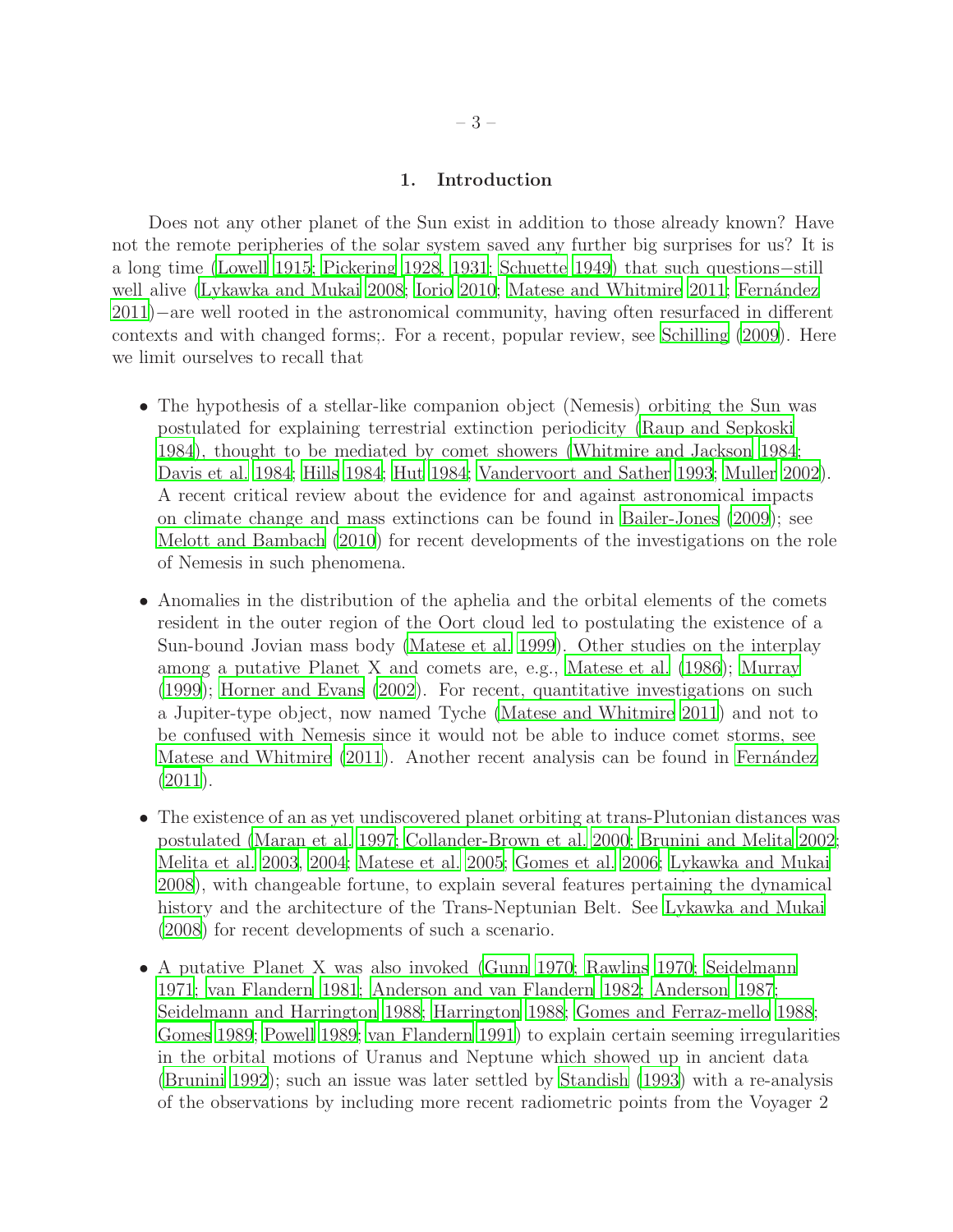automatic spacecraft which allowed for a more accurate determination of the mass of Neptune. See [Standish \(1996\)](#page-19-8) for issues related with the orbital residuals of Pluto, likely of non-dynamical origin.

- [Harrison \(1977\)](#page-16-5) suggested that, as an explanation of the peculiar properties of certain pulsars with anomalously small period derivatives, the barycenter of the solar system is accelerated, possibly because of a hitherto undetected companion star of the Sun in a bound or open orbit. See also [Cowling \(1983](#page-14-6)) and [Zakamska and Tremaine \(2005\)](#page-20-4) for further studies on such a topic.
- [Iorio \(2010\)](#page-16-0) found that a distant, pointlike massive object in the outer regions of the solar system may explain the anomalous retrograde precession<sup>[1](#page-3-0)</sup> of the perihelion of Saturn preliminarily estimated [\(Pitjeva 2008\)](#page-19-9) by analyzing some radiotechnical data points from the Cassini spacecraft exploring the Saturnian system.

Here by means of the expression "Planet X" we broadly denote a pointlike object, having a mass approximately as large as that of Mars or larger, up to typical values of brown dwarfs  $(m_{\rm X} \approx 80 \; m_{\rm Jup})$  or even red dwarfs  $(m_{\rm X} \approx 0.5 \; {\rm M}_{\odot})$  according to certain scenarios, located at large distances from the Sun, and for which no direct observational evidence, based on the detection of electromagnetic radiation of different wavelengths emitted or reflected by it in natural processes, is (yet?) available.

We also note that investigations on Planet X have direct connections with fundamental physics as well since it has been shown [\(Milgrom 2009](#page-18-9); [Blanchet and Novak 2011](#page-14-7)) that the action of a distant body located towards the Galactic center is dynamically equivalent to that of the External Field Effect (EFE) in the planetary regions of the solar system within the framework of the Modified Newtonian Dynamics (MOND). Moreover, [Foot and Silagadze \(2001](#page-15-6)) considered the possible existence of solar system's planets made of non-annihilating mirror matter, which is one of the candidates for the non-baryonic Dark Matter which is believed to constitute about 22% of the matter content of the Universe [\(Bertone et al. 2005](#page-14-8)). For other researches on the existence of mirror matter in the solar system, see [Foot and Mitra \(2003\)](#page-15-7); a general overview on the mirror matter scenario and its observational implications can be found in, e.g., [Foot \(2002](#page-15-8)). For earlier studies on such a topic, see [Blinnikov and Khlopov \(1983\)](#page-14-9); [Khlopov et al. \(1991\)](#page-17-5); [Khlopov \(1999\)](#page-17-6). Finally, the subtle perturbing effects due to a putative X may be important in realistically assessing the error budget in several high-precision tests of standard post-Newtonian gravity proposed or to be performed in the solar system arena [\(Iorio 2011\)](#page-16-6).

In this paper, we use recent and accurate observational determinations of the motion of some planets of the solar system to put tighter constraints on the location of Planet X

<span id="page-3-0"></span><sup>1</sup>Anyway, more recent data analyses [\(Pitjeva 2010\)](#page-19-10) yield values for such an anomaly which are statistically compatible with zero. See Section [3.](#page-8-0)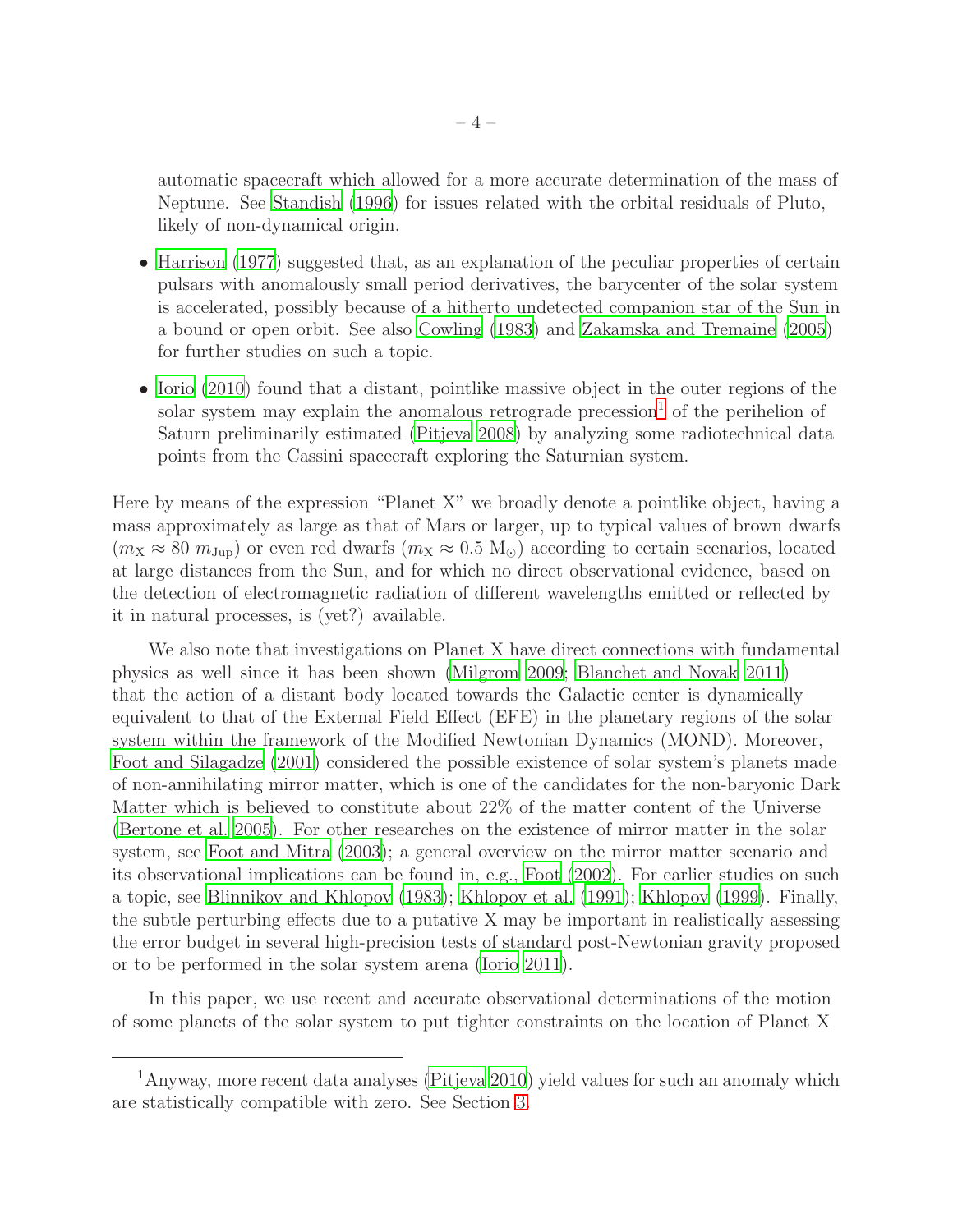with respect to those existing in literature. The plan of the paper is as follows. In Section [2](#page-4-0) we analytically work out the effects that a distant body X would cause on the orbital motion of a closer and (relatively) fast-moving planet. More specifically, we adopt the Lagrange perturbative scheme to calculate, without simplifying approximations concerning the orbital configurations of both the planet and of X, the long-term variations of all the Keplerian orbital elements of the perturbed planet. In Section [3](#page-8-0) we turn to the latest observational determinations of the planetary motions. In particular, we compare our theoretical prediction for the long-term variation of the perihelion with the most recent determinations of the corrections to the standard precessions of the perihelia of the major bodies of the solar system obtained by independent teams of astronomers with the latest ephemerides. Our goal is to look at the minimum distance at which Planet X may exist as a function of its position in the sky. In Section [4](#page-11-0) we review the past and future sky surveys and compare our bounds on the minimum distance of X to their obtained and expected results. Section [5](#page-12-0) is devoted to the conclusions.

#### 2. Analytical calculation

<span id="page-4-0"></span>Let us consider a remote, point-like object X of mass  $m<sub>X</sub>$  and located at distance  $r<sub>X</sub>$ from a central body of mass  $M$ . Its action on a closer test particle orbiting  $M$  at distance  $r$ can be modelled as due to the following quadrupolar potential [\(Hogg et al. 1991\)](#page-16-7), accurate up to terms of order  $\mathcal{O}(r^2/r_{\rm X}^2)$ ,

<span id="page-4-1"></span>
$$
U_{\rm X} = \frac{\mathcal{K}_{\rm X}}{2} \left[ r^2 - 3 \left( \boldsymbol{r} \cdot \hat{\boldsymbol{l}} \right)^2 \right], \tag{1}
$$

where

$$
\mathcal{K}_{\mathbf{X}} \doteq \frac{Gm_{\mathbf{X}}}{r_{\mathbf{X}}^3} \tag{2}
$$

is the tidal parameter of X, while  $\hat{\mathbf{l}} = \{l_x, l_y, l_z\}$  is a unit vector directed towards X determining its position in the sky. We purposely will not adopt any specific parameterization for it in order to make our results as general as possible. In eq. [\(1\)](#page-4-1)  $r = \{x, y, z\}$  refers to the perturbed test particle.

In order to compute the effects of eq. [\(1\)](#page-4-1) on the orbital motion of a test particle we shall use standard perturbative techniques. The use the eccentric anomaly  $E$ [\(Murray and Dermott 1999](#page-18-10)) as fast variable of integration turns out to be more convenient to make the forthcoming integration more tractable. The average of eq. [\(1\)](#page-4-1) over one orbital revolution of the perturbed test particle is

<span id="page-4-2"></span>
$$
\langle U_{\mathbf{X}} \rangle \doteq \left(\frac{n}{2\pi}\right) \int_0^{P_{\mathbf{b}}} U_{\mathbf{X}} \, dt = \frac{\mathcal{K}_{\mathbf{X}} a^2}{32} \mathcal{U}\left(I, \Omega, \omega; \hat{\mathbf{l}}\right),\tag{3}
$$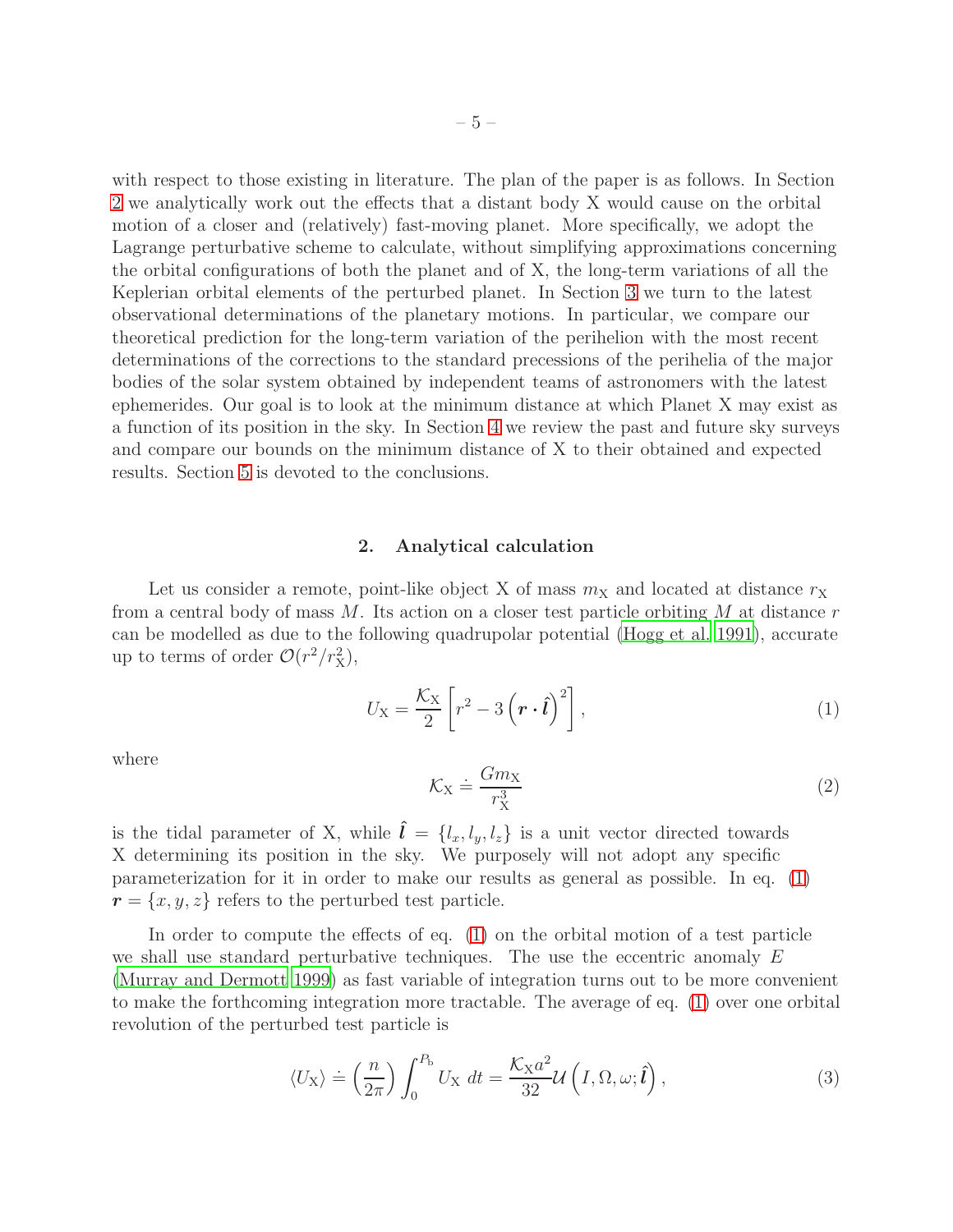with

<span id="page-5-0"></span>
$$
\mathcal{U} = -(2+3e^2) \left( -8 + 9l_x^2 + 9l_y^2 + 6l_z^2 \right) - 120e^2 \sin 2\omega \left( l_x \cos \Omega + l_y \sin \Omega \right) \left[ l_z \sin I + \cos I \left( l_y \cos \Omega - l_x \sin \Omega \right) \right] - 15e^2 \cos 2\omega \left[ 3 \left( l_x^2 - l_y^2 \right) \cos 2\Omega + 2 \left( l_x^2 + l_y^2 - 2l_z^2 \right) \sin^2 I - 4l_z \sin 2I \left( l_y \cos \Omega - l_x \sin \Omega \right) + 6l_x l_y \sin 2\Omega \right] - 6 \left( 2 + 3e^2 \right) \left[ \left( l_x^2 - l_y^2 \right) \cos 2\Omega \sin^2 I + 2l_z \sin 2I \left( l_y \cos \Omega - l_x \sin \Omega \right) + 2l_x l_y \sin^2 I \sin 2\Omega \right] - 3 \cos 2I \left\{ \left( 2 + 3e^2 \right) \left( l_x^2 + l_y^2 - 2l_z^2 \right) + 5e^2 \cos 2\omega \left[ \left( l_x^2 - l_y^2 \right) \cos 2\Omega + 2l_x l_y \sin 2\Omega \right] \right\}.
$$
\n(4)

In eq. [\(3\)](#page-4-2) and eq. [\(4\)](#page-5-0)  $a, e, I, \Omega, \omega$  are the semi-major axis, the eccentricity, the inclination of the test particle's orbit to the reference  $\{X, Y\}$  plane, the longitude of the ascending node and the argument of pericenter, respectively;  $n = \sqrt{GM/a^3}$  is the unperturbed Keplerian mean motion connected to the unperturbed orbital period  $P_b$  by  $n = 2\pi/P_b$ . Note that eq. [\(3\)](#page-4-2) and eq. [\(4\)](#page-5-0) are exact: neither approximations in e nor in I were used. In the integration ˆl was kept fixed over one orbital revolution of the perturbed test particle, as it is reasonable given the assumed large distance of X with respect to it.

The standard Lagrange planetary equations [\(Bertotti et al. 2003\)](#page-14-10), in which the disturbing function, i.e.  $\langle U_X \rangle$  in our case, appears, can be used to straightforwardly derive the long-term variations of all the standard six Keplerian osculating orbital elements of the perturbed particle. We also considered the longitude of the pericenter  $\varpi \doteq \Omega + \omega$  since its secular precession is one of the parameters usually estimated by the astronomers when they fit the dynamical force models of their ephemerides to huge planetary data records [\(Pitjeva](#page-18-11) [2005,](#page-18-11) [2008](#page-19-9), [2010;](#page-19-10) [Fienga et al. 2010](#page-15-9); [Fienga 2010](#page-15-10)).

From the Lagrange planetary equation for the semi-major axis [\(Bertotti et al. 2003\)](#page-14-10), it can be noted that a does not change since eq.  $(4)$  does not contain the mean anomaly M. Instead, all the other Keplerian orbital elements experience non-vanishing long-term variations. They are

•

<span id="page-5-1"></span>
$$
\frac{de}{dt} = \frac{15K_{\rm X}e\sqrt{1-e^2}}{16n} \mathcal{E}\left(I, \Omega, \omega; \hat{\mathbf{i}}\right),\tag{5}
$$

with

$$
\mathcal{E} = -8l_z \cos 2\omega \sin I \left( l_x \cos \Omega + l_y \sin \Omega \right) + 4 \cos I \cos 2\omega \left[ -2l_x l_y \cos 2\Omega +
$$
  
+ 
$$
\left( l_x^2 - l_y^2 \right) \sin 2\Omega \right] + \sin 2\omega \left[ \left( l_x^2 - l_y^2 \right) \left( 3 + \cos 2I \right) \cos 2\Omega + 2 \left( l_x^2 + l_y^2 - 2l_z^2 \right) \sin^2 I -
$$
  
- 
$$
4l_z \sin 2I \left( l_y \cos \Omega - l_x \sin \Omega \right) + 2l_x l_y \left( 3 + \cos 2I \right) \sin 2\Omega \right].
$$
  
(6)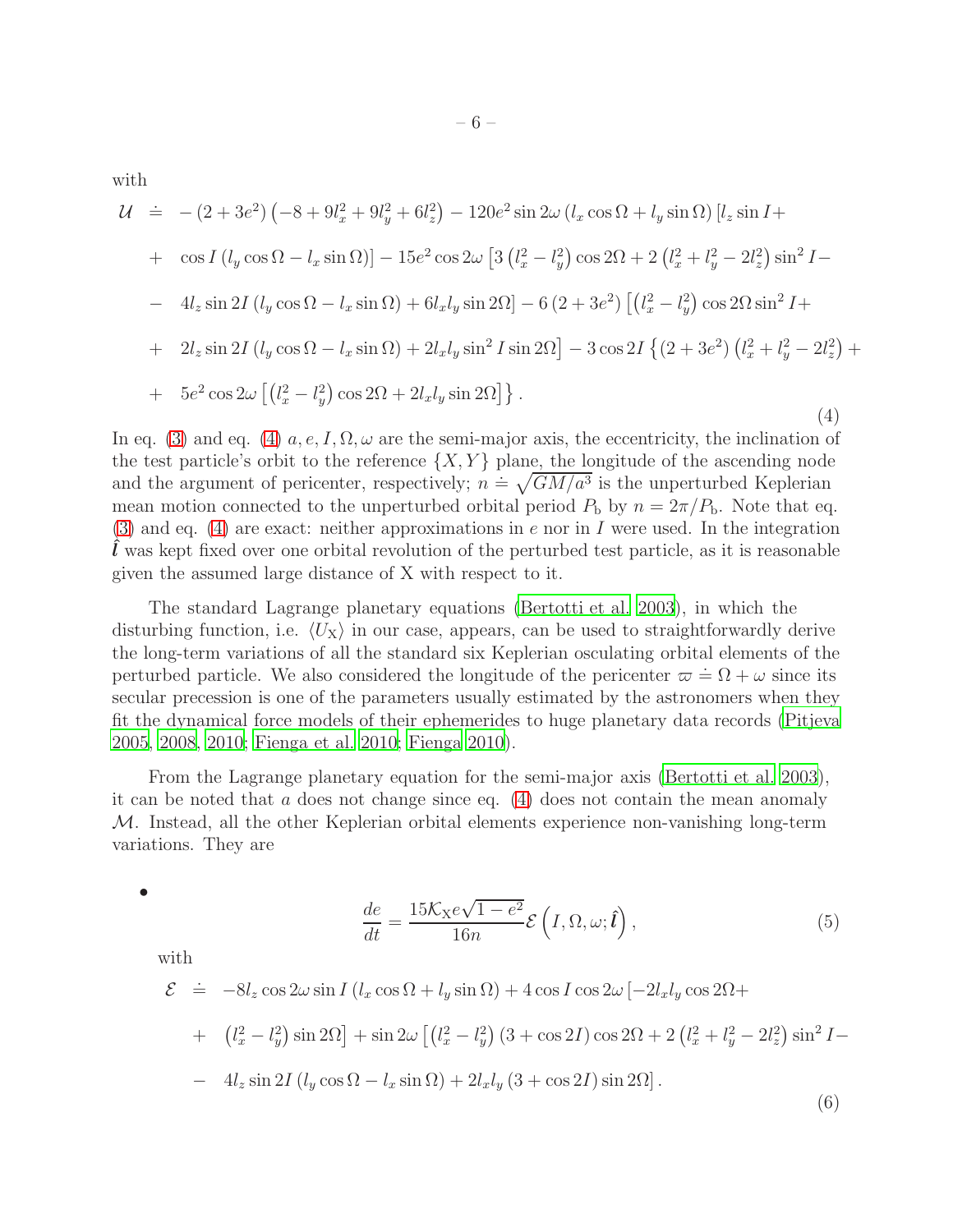$$
\frac{dI}{dt} = \frac{3\mathcal{K}_{X}}{4\sqrt{1 - e^{2}}n} \mathcal{I}\left(I, \Omega, \omega; \hat{\boldsymbol{l}}\right),\tag{7}
$$

in which

$$
\mathcal{I} = [l_z \cos I + \sin I (-l_y \cos \Omega + l_x \sin \Omega)] \{5e^2 l_z \sin I \sin 2\omega +
$$

+ 
$$
5e^2 \cos I \sin 2\omega (l_y \cos \Omega - l_x \sin \Omega) + [2 + e^2 (3 + 5 \cos 2\omega)] (l_x \cos \Omega + l_y \sin \Omega)
$$
 (8)

•

•

$$
\frac{d\Omega}{dt} = -\frac{\mathcal{K}_{\rm X}}{4n\sqrt{1 - e^2}} \mathcal{N}\left(I, \Omega, \omega; \hat{\boldsymbol{l}}\right),\tag{9}
$$

with

$$
\mathcal{N} \doteq 3 \csc I \left[ l_z \cos I + \sin I \left( -l_y \cos \Omega + l_x \sin \Omega \right) \right] \{-2l_z \sin I +
$$
  
+ 
$$
\cos I \left[ -2 + e^2 \left( -3 + 5 \cos 2\omega \right) \right] \left( l_y \cos \Omega - l_x \sin \Omega \right) +
$$
 (10)

+ 
$$
e^2 [l_z (-3 + 5 \cos 2\omega) \sin I - 5 \sin 2\omega (l_x \cos \Omega + l_y \sin \Omega)]
$$
.

•

•

$$
\frac{d\omega}{dt} = -\frac{3\mathcal{K}_{\rm X}}{16n\sqrt{1-e^2}} \mathcal{P}\left(I,\Omega,\omega;\hat{\boldsymbol{i}}\right),\tag{11}
$$

with

$$
\mathcal{P} = -(1 - e^2) \left( -8 + 9l_x^2 + 9l_y^2 + 6l_z^2 \right) + \left( l_x^2 + l_y^2 - 2l_z^2 \right) \left[ -2 - 3e^2 - 5\cos 2I + \right. \\
\left. + 5\cos 2\omega \left( -1 + 2e^2 + \cos 2I \right) \right] + \cos 2\Omega \left\{ \left( l_x^2 - l_y^2 \right) \left[ -1 + 6e^2 + \right. \\
\left. + 5\left( 2e^2 - 3 \right) \cos 2\omega + 10 \cos 2I \sin^2 \omega \right] - 20 \left( 2 - e^2 \right) l_x l_y \cos I \sin 2\omega \right\} + \\
+ 2l_z \cos \Omega \left\{ 2l_y \cot I \left[ (1 - e^2) \left( -3 + 5\cos 2\omega \right) + 10 \cos 2I \sin^2 \omega \right] - \right. \\
\left. - 5l_x \left[ 2 - 3e^2 - (2 - e^2) \cos 2I \right] \csc I \sin 2\omega \right\} - l_z \csc I \sin \Omega \left\{ 4l_x \cos I \left[ (1 - e^2) \left( -3 + 5 \cos 2\omega \right) + 10 \cos 2I \sin^2 \omega \right] + 10l_y \sin 2\omega \left[ 2 - 3e^2 - \right. \\
\left. - (2 - e^2) \cos 2I \right] \right\} + 2 \sin 2\Omega \left[ -5 \left( 3 - 2e^2 \right) l_x l_y \cos 2\omega + l_x l_y \left( -1 + 6e^2 + \right. \\
\left. + 10 \cos 2I \sin^2 \omega \right) + 5 \left( 2 - e^2 \right) \left( l_x^2 - l_y^2 \right) \cos I \sin 2\omega \right].\n\tag{12}
$$

<span id="page-6-0"></span>
$$
\frac{d\omega}{dt} = \frac{\mathcal{K}_{\mathbf{X}}}{128n\sqrt{1 - e^2}} \left[ \mathcal{G}\left(I, \Omega, \omega; \hat{\boldsymbol{i}}\right) + \mathcal{H}\left(I, \Omega, \omega; \hat{\boldsymbol{i}}\right) \right],\tag{13}
$$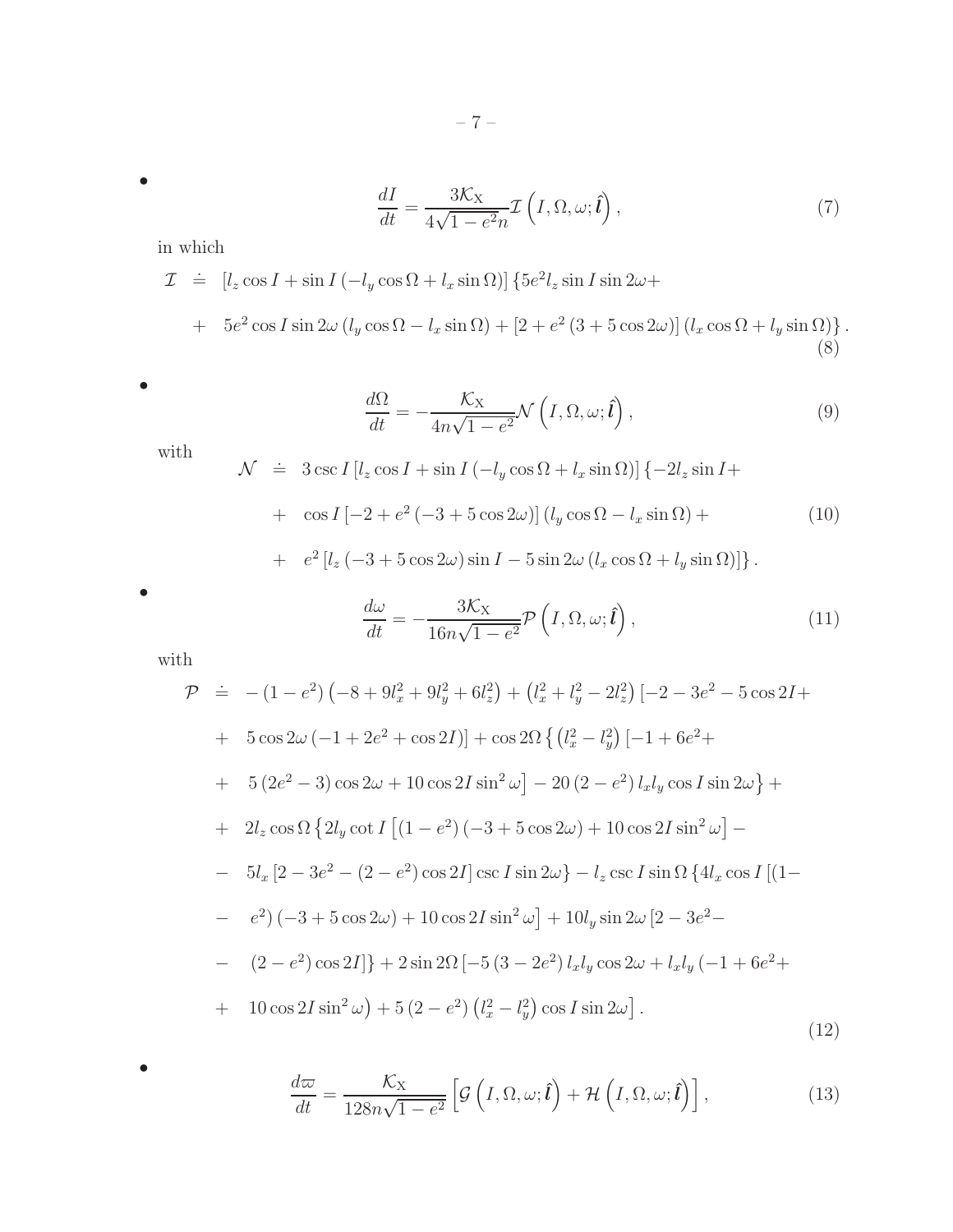where

$$
-\frac{g}{24(1-e^2)} \doteq 8 - 9l_x^2 - 9l_y^2 - 6l_z^2 - 10(l_x^2 + l_y^2 - 2l_z^2) \cos 2\omega \sin^2 I + 8l_z \cos \Omega \sin I [l_y \cos I (-3 + 5 \cos 2\omega) - 5l_x \sin 2\omega] + 8l_z \cos \Omega \left[-3(l_x^2 - l_y^2)\left(5 \cos 2\omega + 2 \sin^2 I\right) - 40l_x l_y \cos I \sin 2\omega\right] - 8l_z \sin I [l_x \cos I (-3 + 5 \cos 2\omega) + 5l_y \sin 2\omega] \sin \Omega + 2[-3l_x l_y \left(5 \cos 2\omega + 2 \sin^2 I\right) + 10(l_x^2 - l_y^2) \cos I \sin 2\omega] \sin 2\Omega - \cos 2I \left\{3(l_x^2 + l_y^2 - 2l_z^2) + 5 \cos 2\omega \left[(l_x^2 - l_y^2)\cos 2\Omega + 2l_x l_y \sin 2\Omega\right]\right\},
$$
\n(14)

and

$$
\mathcal{H} = -96 [l_z \cos I + \sin I (-l_y \cos \Omega + l_x \sin \Omega)] \{-2l_z \sin I + \cos I [-2 + e^2 (-3 + 5 \cos 2\omega)] (l_y \cos \Omega - l_x \sin \Omega) +
$$
  
+ 
$$
e^2 [l_z (-3 + 5 \cos 2\omega) \sin I - 5 \sin 2\omega (l_x \cos \Omega + l_y \sin \Omega)] \} \tan (I/2).
$$
 (15)

<span id="page-7-0"></span>
$$
\frac{d\mathcal{M}}{dt} = -\frac{\mathcal{K}_{\mathbf{X}}}{16n} \mathcal{A}\left(I, \Omega, \omega; \hat{\mathbf{i}}\right),\tag{16}
$$

with

•

$$
\mathcal{A} = (7 + 3e^{2}) \left( -8 + 9l_{x}^{2} + 9l_{y}^{2} + 6l_{z}^{2} \right) + 120 \left( 1 + e^{2} \right) \sin 2\omega \left( l_{x} \cos \Omega + l_{y} \sin \Omega \right) [l_{z} \sin I + \cos I \left( l_{y} \cos \Omega - l_{x} \sin \Omega \right)] + 15 \left( 1 + e^{2} \right) \cos 2\omega \left[ 3 \left( l_{x}^{2} - l_{y}^{2} \right) \cos 2\Omega + 2 \left( l_{x}^{2} + l_{y}^{2} - 2l_{z}^{2} \right) \sin^{2} I - 4l_{z} \sin 2I \left( l_{y} \cos \Omega - l_{x} \sin \Omega \right) +
$$
  
+  $6l_{x}l_{y} \sin 2\Omega \right] + 6 \left( 7 + 3e^{2} \right) \left[ \left( l_{x}^{2} - l_{y}^{2} \right) \cos 2\Omega \sin^{2} I + 2l_{z} \sin 2I \left( l_{y} \cos \Omega - l_{x} \sin \Omega \right) \right] + 2l_{x}l_{y} \sin^{2} I \sin 2\Omega \right] + 3 \cos 2I \left\{ \left( 7 + 3e^{2} \right) \left( l_{x}^{2} + l_{y}^{2} - 2l_{z}^{2} \right) +$   
+  $5 \left( 1 + e^{2} \right) \cos 2\omega \left[ \left( l_{x}^{2} - l_{y}^{2} \right) \cos 2\Omega + 2l_{x}l_{y} \sin 2\Omega \right] \right\}.$  (17)

It is not possible to simplify such formulas by  $a - priori$  orienting one of the reference axes along  $\hat{l}$  because the position of X is not known. In the case of the solar system, the reference  $\{X, Y\}$  plane is typically the mean ecliptic at the epoch J2000.0, with the X axis directed towards the mean equinox at the same epoch. Our calculation holds for any orientation of the reference frame.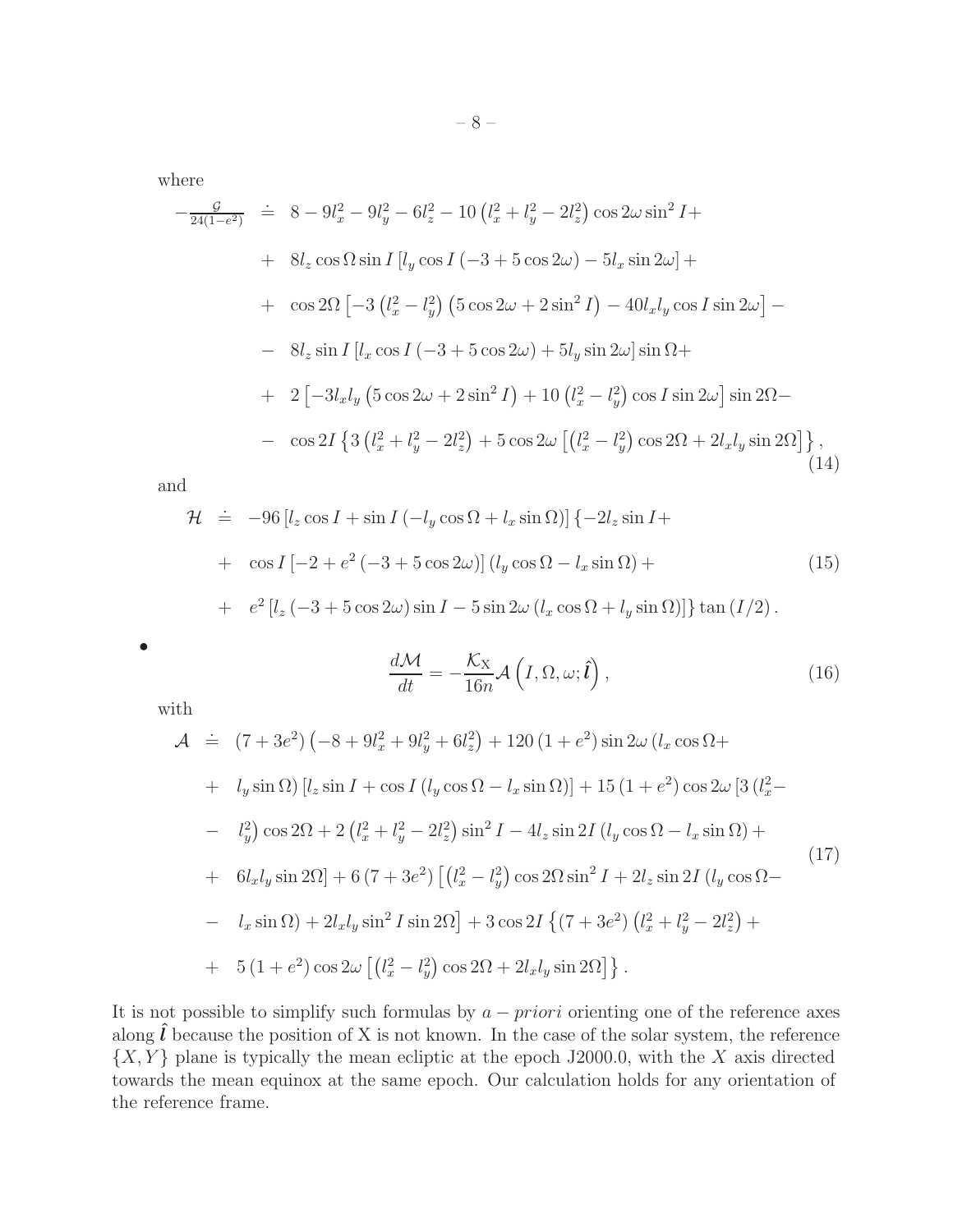Other calculations, performed in the framework of the lunisolar perturbations on artificial planetary satellites, exist in literature [\(Kozai 1959](#page-17-7); [Cook](#page-14-11) [1962](#page-14-11); [Gurfil et al. 2007\)](#page-16-8). They differ from ours in the choice of the orbital elements investigated, the calculational techniques adopted, and the representation of the unit vector of the disturbing body. A straightforward comparison with our results is, thus, not possible. [Kozai \(1959\)](#page-17-7), by using a specific parameterization for the geocentric lunar unit vector  $\hat{l}$  in terms of some orbital elements of it, adopted the Lagrange planetary equations for  $a, e, I, \Omega, \omega$ . Anyway, he did not average the disturbing function over one orbital revolution of the satellite, retaining only the terms in which its mean longitude does not appear. Moreover, [Kozai \(1959\)](#page-17-7) did not release explicit expressions for the variations of e, I at all, while those for  $\Omega$  and  $\omega$  are presumably incomplete and difficult to evaluate since it is unclear how they were obtained. [Cook \(1962\)](#page-14-11) used the more cumbersome Gauss<sup>[2](#page-8-1)</sup> equations for the variations of the osculating orbital elements to compute the long-term variations of  $a, e, I, \Omega, \omega + \Omega \cos I$ by means of the true anomaly f as fast variable of integration. Also [Cook \(1962](#page-14-11)) used a particular representation of the geocentric  $\bm{l}$ , expressed in terms of its Keplerian orbital elements. [Gurfil et al. \(2007](#page-16-8)), working in the framework of a perturbed Martian satellite, employed the satellite's mean anomaly with the Lagrange planetary equations in the integration over one orbital revolution for  $\dot{a}, \dot{e}, \dot{I}, \dot{\Omega}, \dot{\omega}$ . They also adopted two specific parameterizations for  $\hat{l}$  related to different choices for the reference  $\{X, Y\}$  plane.

Our results can be used not only in view of the fact that estimated corrections  $\Delta \dot{\varpi}$ of the standard Newtonian/Einsteinian precessions of the longitudes of the perihelia are nowadays available for all the eight planets and Pluto [\(Pitjeva 2010](#page-19-10); [Fienga et al. 2010](#page-15-9); [Fienga 2010\)](#page-15-10), but also because it seems that also the nodes will receive their due attention by the astronomers in the near future [\(Fienga 2010](#page-15-10)). The first determination of the corrections to their standard secular precession for the first six planets can be found in [Fienga et al.](#page-15-11) [\(2011\)](#page-15-11): we propose to use them in further analyses. Moreover, eq. [\(5\)](#page-5-1)-eq. [\(16\)](#page-7-0) can also be useful in several<sup>[3](#page-8-2)</sup> exoplanetary scenarios. Indeed, in many cases the discovered extrasolar planets have distant companions [\(Howard et al. 2010\)](#page-16-9), or their existence is postulated to explain certain observed features of the orbital motions [\(Collier Cameron et al. 2010\)](#page-14-12).

#### 3. Confrontation with the observations

<span id="page-8-0"></span>In Table [1](#page-9-0) we quote the latest determinations of the corrections  $\Delta \dot{\varpi}$  to the standard Newtonian/Einsteinian secular precessions of the longitudes of the perihelia of all the major bodies of the solar system estimated by various authors with some of the most recent ephemerides. The effect of Planet X was not explicitly included in the dynamical force

<sup>2</sup>He dubbed them as Lagrange's planetary equations.

<span id="page-8-2"></span><span id="page-8-1"></span><sup>3</sup>See<http://exoplanet.eu/> on the WEB.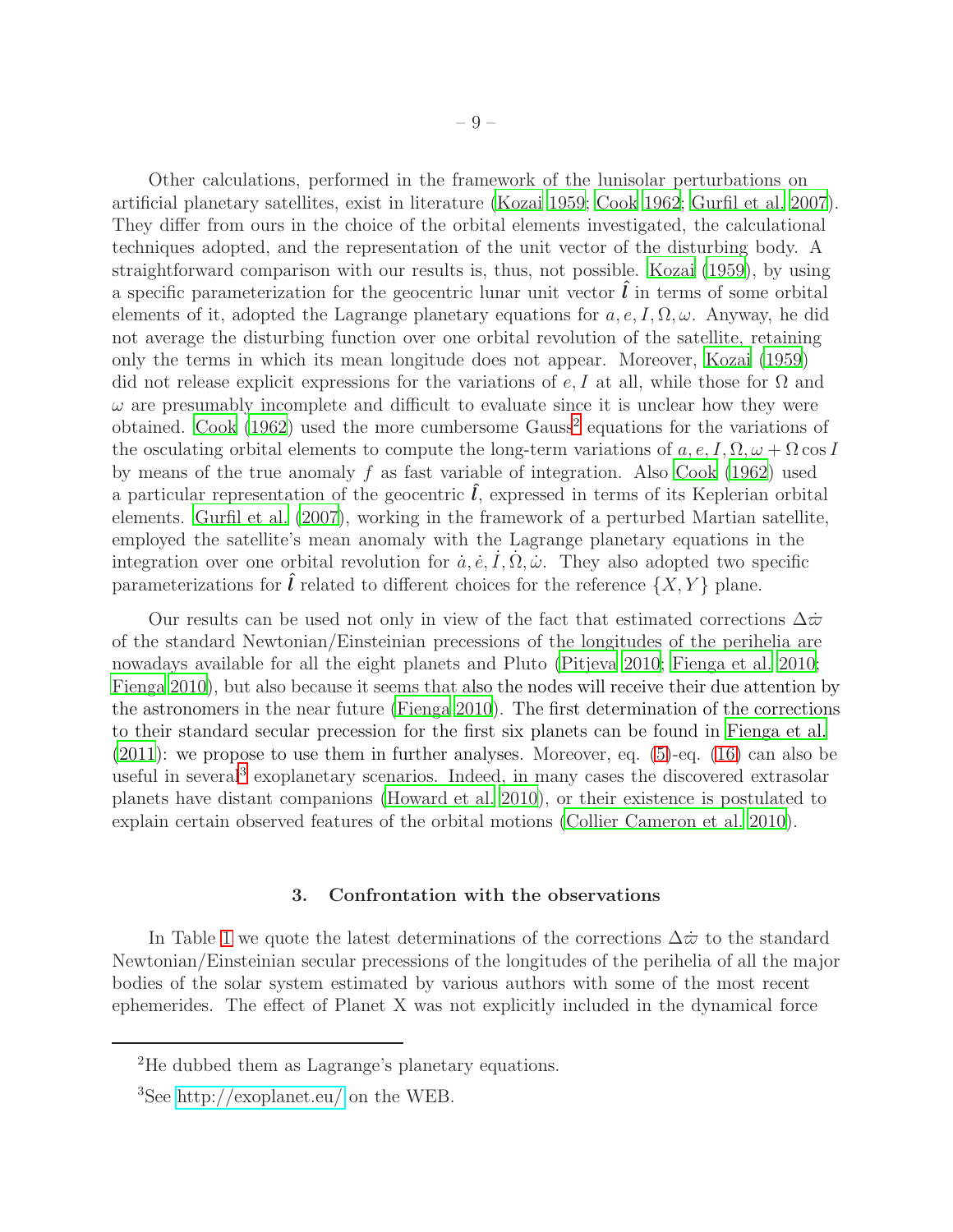<span id="page-9-0"></span>Table 1: Estimated corrections  $\Delta \dot{\varpi}$ , in milliarcseconds per century (mas cty<sup>-1</sup>), of the standard Newtonian/Einsteinian secular precessions of the longitudes of the perihelia  $\varpi$ of the eight planets and Pluto determined with the EPM2008 [\(Pitjeva](#page-19-10) [2010\)](#page-19-10), the INPOP08 [\(Fienga et al. 2010](#page-15-9)), and the INPOP10a [\(Fienga 2010](#page-15-10)) ephemerides. Concerning the values quoted in the third column from the left, they are those corresponding to the smallest uncertainties reported in [\(Fienga et al. 2010](#page-15-9)). Note the small uncertainty in the correction to the precession of the terrestrial perihelion, obtained by processing Jupiter VLBI data [\(Fienga et al. 2010](#page-15-9)).

| Planet  |                  | $\Delta\dot{\varpi}$ (Pitjeva 2010) $\Delta\dot{\varpi}$ (Fienga et al. 2010) $\Delta\dot{\varpi}$ (Fienga 2010) |             |
|---------|------------------|------------------------------------------------------------------------------------------------------------------|-------------|
| Mercury | $-4\pm 5$        | $-10 \pm 30$                                                                                                     | $0.2 \pm 3$ |
| Venus   | $24 \pm 33$      | $-4\pm 6$                                                                                                        |             |
| Earth   | $6 \pm 7$        | $0 \pm 0.016$                                                                                                    |             |
| Mars    | $-7 \pm 7$       | $0 \pm 0.2$                                                                                                      |             |
| Jupiter | $67 \pm 93$      | $142 \pm 156$                                                                                                    |             |
| Saturn  | $-10 \pm 15$     | $-10 \pm 8$                                                                                                      | $0\pm 2$    |
| Uranus  | $-3890 \pm 3900$ | $0 \pm 20000$                                                                                                    |             |
| Neptune | $-4440 \pm 5400$ | $0 \pm 20000$                                                                                                    |             |
| Pluto   | $2840 \pm 4510$  |                                                                                                                  |             |

models fitted to the observations, so that, in principle, the extra-rates of the perihelia in Table [1](#page-9-0) account for it. Here we shall compare our theoretical prediction of eq. [\(13\)](#page-6-0) to the corrections of Table [1](#page-9-0) in order to infer upper bounds on  $\mathcal{K}_{X}$ , so to constrain the minimum distance  $d_X$  at which X may be located for different values of its mass  $m_X$ .

By expressing the unit vector  $\hat{l}$  of X in terms of its ecliptic latitude  $\beta_X$  and longitude  $\lambda_X$  and by equating  $\dot{\varpi}$  of eq. [\(13\)](#page-6-0) to  $\Delta \dot{\varpi}$  of Table [1](#page-9-0) for each planet, it is possible to plot the minimum distance  $d_X$  of X as a function of  $\beta_X$ ,  $\lambda_X$  for given values of its putative mass  $m<sub>X</sub>$ . In Figure [1](#page-10-0) we plot such bounding surfaces obtained from the accurate extra-precessions of the perihelia of the Earth, Mars and Saturn [\(Fienga et al. 2010](#page-15-9); [Fienga 2010\)](#page-15-10) for  $m_X = 4$   $m_{\text{Jup}}$ , corresponding to Tyche [\(Matese and Whitmire 2011\)](#page-18-2),  $m_X = 0.7$   $m_{\oplus}$ , considered in the scenario by [Lykawka and Mukai \(2008\)](#page-17-1), and  $m_X = m_{\text{Mars}}$ . It turns out that the bounds on  $d<sub>X</sub>$  at high ecliptic latitudes are rather independent of  $\lambda_{\rm X}$ . For each of the perihelia there are a few sky locations, mainly close to the ecliptic, in which the dynamically inferred minimum distances of X are unrealistically small. Anyway, such positions differ from each other in such a way that a compensation occurs. Thus, a Tyche-like body cannot be located at less than about 3500 − 4500 au, an Earth-sized mass should not exist at less than about  $250 - 450$  au, while a rocky planet as big as Mars cannot be closer than approximately  $150 - 200$  au. The bounding surfaces by the Saturnian perihelion are generally smoother, with a milder excursion among the extremum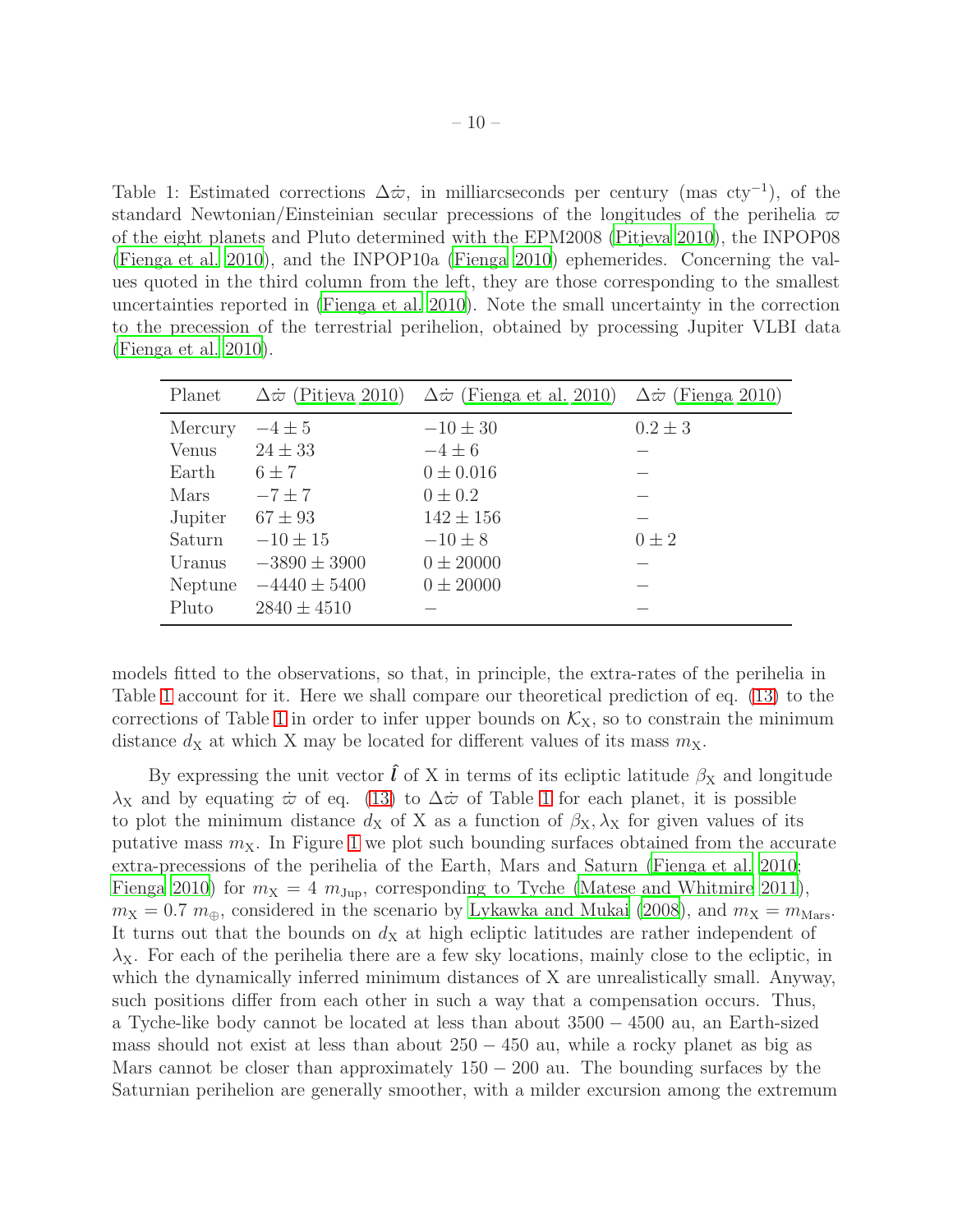

<span id="page-10-0"></span>Fig. 1.— Constraints on the minimum distance  $d_{\rm X}$ , in au, for  $m_{\rm X} = 4 m_{\rm Jup}$  (first row from the top),  $m_X = 0.7$   $m_\oplus$  (second row from the top) and  $m_X = m_{\text{Mars}}$  (third row from the top) as a function of the ecliptic latitude  $\beta_X$  and longitude  $\lambda_X$  of X. The perihelia of the Earth (left column), Mars (middle column) and Saturn (right column) were used according to  $\Delta \dot{\varpi}_{\oplus} = 0 \pm 0.016$  mas  $\text{cty}^{-1}$  and  $\Delta \dot{\varpi}_{\text{Mars}} = 0 \pm 0.2$  mas  $\text{cty}^{-1}$  [\(Fienga et al. 2010\)](#page-15-9), and  $\Delta \dot{\varpi}_{\text{Sat}} = 0 \pm 2 \text{ mas } \text{cty}^{-1}$  [\(Fienga 2010](#page-15-10)).

values. They are rather close to those determined by the perihelion of the Earth, whose extra-precession is 2 orders of magnitude more accurate than for Saturn (cfr. Table [1\)](#page-9-0). Future improvements in the accuracy in determining the orbit of the ringed planet from continuous tracking of Cassini will straightforwardly yield more stringent constraints. It is possible to infer  $d_X$  also for values of  $m_X$  different from those used in Figure [1,](#page-10-0) dubbed  $\overline{m}_X$ , by scaling the corresponding lower bounds  $\overline{d}_X$  by the multiplicative factor  $\xi_X \doteq (m_X/\overline{m}_X)^{1/3}$ .

Our bounds are tighter than those obtained by [Iorio \(2009\)](#page-16-10) with the correction to the precession of the perihelion of Mars estimated by [Pitjeva \(2005\)](#page-18-11).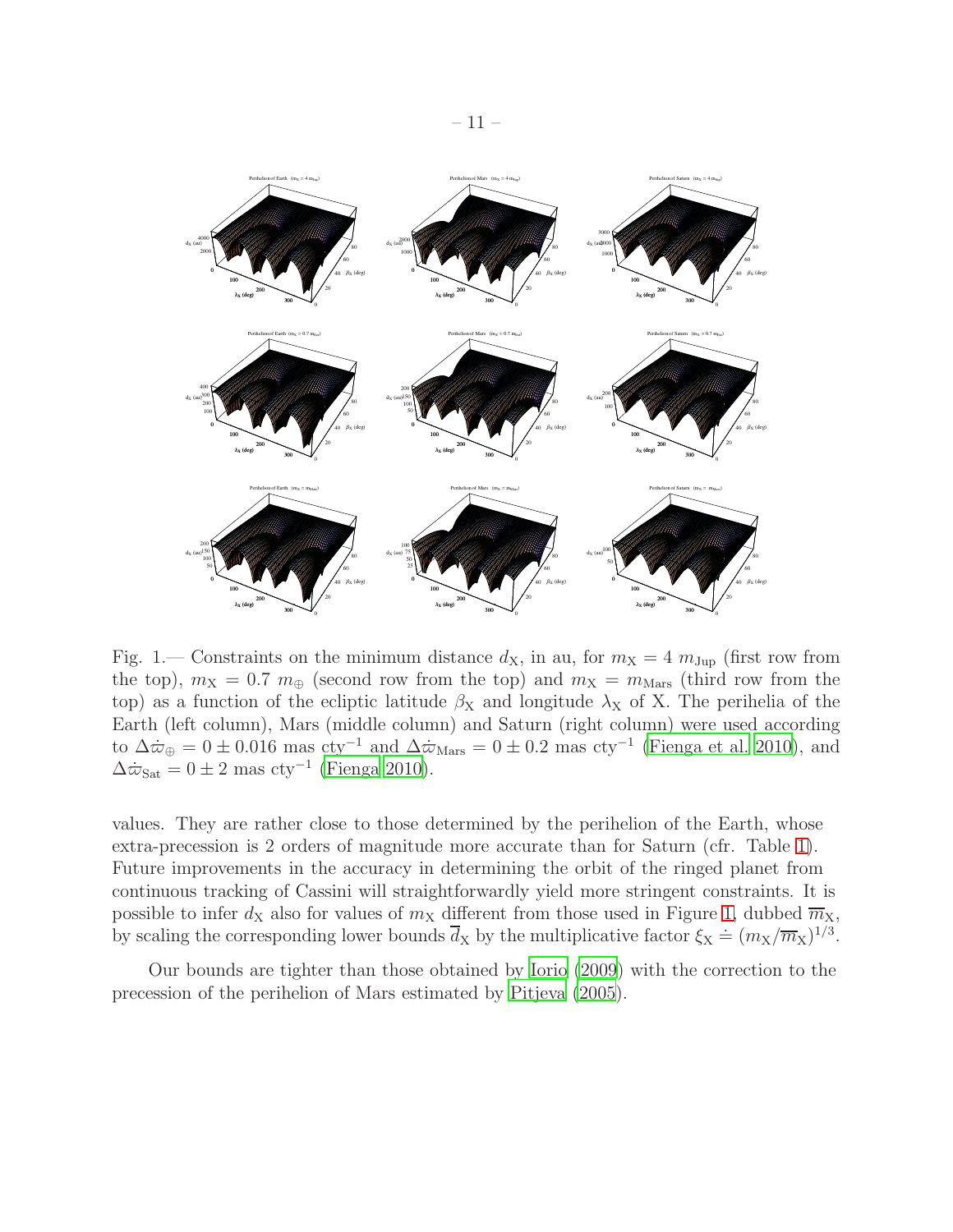#### 4. Possibilities of direct detections

<span id="page-11-0"></span>Concerning the ability of several performed, ongoing or planned wide area sky surveys to directly reveal a putative Planet X from its emitted or reflected electromagnetic radiation of different wavelengths, let us recall the following.

Limiting ourselves to optical wavelengths only, bodies as large as Jupiter or Neptune would have apparent visual magnitudes of about 20 and 23, respectively, at 1000 au, so that the largest telescopes may image them like just very dim dots (Fernández 2011). At  $10000$ au it would impossible to detect them with any optical telescope available today (Fernández [2011\)](#page-15-0). Actually, our tightest constraints from the Earth's perihelion pose a jovian-sized object at not less than approximately 3000 − 4000 au; the minimum allowed distance for a Neptune-like mass would be of no more than about 1110 au. Since low-temperature bodies emit more efficiently in the infrared, surveys operating at such wavelengths are more suitable to look for Planet X, especially those based in space because of the atmospheric extinction in the infrared.

All the wide area sky surveys performed so far mostly explored regions close to the ecliptic. The ecliptic, all-sky optical survey by [\(Tombaugh 1961\)](#page-20-5) concluded that the minimum distance at which an Earth-sized body could be located is 81 au; similar findings were reached by the nearly ecliptic optical survey by [Kowal \(1989](#page-17-8)). Our dynamically inferred lower bounds are about  $3 - 6$  times more stringent. The Spacewatch optical survey [\(Larsen et al. 2007\)](#page-17-9), conducted within 10 deg from the ecliptic, was sensitive to Mars-sized objects out to 300 au and Jupiter-sized planets out to 1200 au; its negative findings, especially with respect to the detection of a Jupiter-like body, are well explained by our analysis since its minimum distance dynamically inferred from the planetary perihelia is just more than 1000 au for those ecliptic latitudes. According to [Matese and Whitmire](#page-18-2) [\(2011\)](#page-18-2), Planet X would have to be greater than  $7 - 10 m_{\text{Jup}}$  and closer than 6000 – 25000 au for a possible detection in the infrared, ground-based Two Micron All Sky Survey (2MASS) [\(Skrutskie et al. 2006\)](#page-19-11). Our minimum distance for a body with  $m<sub>X</sub> = 7 m<sub>Jup</sub>$ may be of the order of 1300 au in a few locations near the ecliptic, and 4800 au for high latitudes. [Matese and Whitmire \(2011\)](#page-18-2) note also that the negative search results of the InfraRed Astronomical Satellite (IRAS) survey<sup>[4](#page-20-6)</sup> [\(Neugebauer et al. 1984\)](#page-18-12) suggest that an object with  $m_X = 2 - 5$   $m_{Jup}$  must have a current minimum distance  $d_X = 2000 - 10000$ au, respectively; our dynamically inferred bounds for the minimum allowed distance of such a X are in the range  $\approx 3000 - 4500$  au for most of the positions in the sky. The all-sky synoptic Tycho-2 optical survey excluded the presence of a main-sequence star above the hydrogen-burning limit within 1 pc=  $2.06 \times 10^5$  au [\(Høg 2000](#page-16-11)).

<sup>4</sup>Certain rumors appeared in 1983 [\(O'Toole 1983\)](#page-18-13) in mass-media about IRAS and Planet X, indirectly caused by [Houck et al. \(1984\)](#page-16-12). Clarifications in specialistic literature, not spread by mass-media, appeared later [\(Houck et al. 1985;](#page-16-13) [Soifer et al. 1987\)](#page-19-12).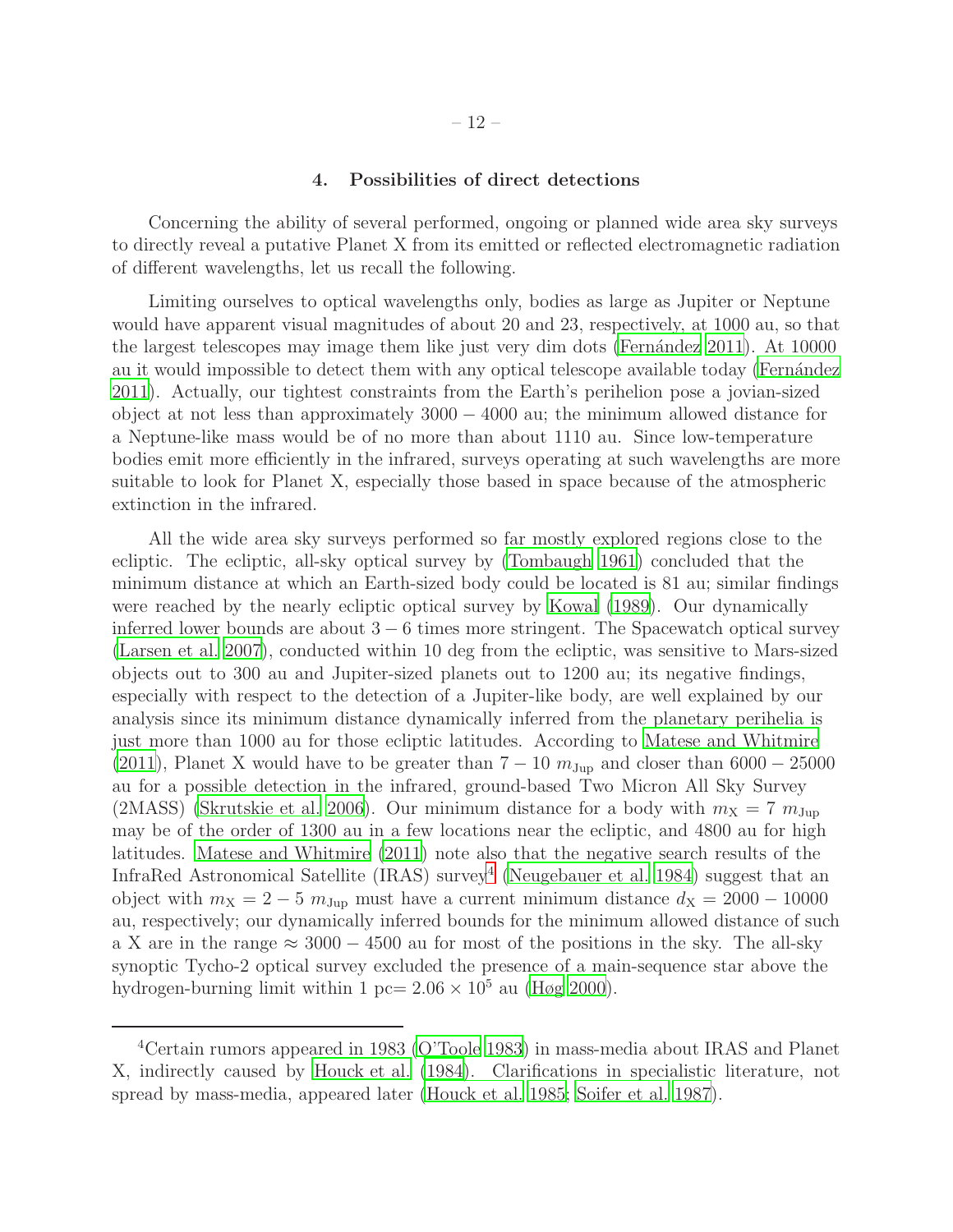Moving to ongoing or forthcoming projects, the all-sky synoptic survey by the Panoramic Survey Telescope and Rapid Response System (Pan-STARRS) [\(Jewitt 2003](#page-17-10)) would be able to reveal massive planets such as Neptune not beyond about 800 au, while a body with  $m_X = 0.1$   $M_\odot$  would be undetectable for  $r_X > 2000$  au. Conversely, our dynamically inferred lower bounds for such kind of bodies in the ecliptic are up to  $\approx 1100$  au and  $\approx$  13400 au, respectively. A Jupiter-sized planet at 2000 au over the whole sky could, in principle, be detected by GAIA [\(Gaudi and Bloom 2005\)](#page-15-12) with astrometric microlensing; actually, our lower limits for the admissible distance for such a body are globally more stringent. Also the putative existence of a X with  $m_X = 3 m_{Jup}$  at 20000 au could be put on the test [\(Gaudi and Bloom 2005](#page-15-12)). Possible planets in the outer regions (>1000 au) of the solar system may be revealed by the mesolensing technique [\(Di Stefano 2008](#page-15-13)). Another future all-sky survey which may be useful in detecting distant objects far from the ecliptic is the Large Synoptic Survey Telescope (LSST) [\(Stubbs et al. 2004](#page-20-7)). [Babich et al.](#page-14-13) [\(2007\)](#page-14-13) proposed to use observations of the Cosmic Microwave Background (CMB) to place constraints on the mass, distance, and size distribution of small objects in the Kuiper Belt and inner Oort Cloud. [Maris and Burigana \(2009](#page-17-11)) envisaged the possibility of using the data from the ongoing Planck mission to detect the thermal emission of pointlike objects of the solar system. The recently launched Wide-field Infrared Survey Explorer (WISE) [\(Wright et al. 2010\)](#page-20-8) should be able to detect a Neptune-sized object out to 700 au, which is, in fact, a distance smaller than our dynamically inferred bounds on  $d<sub>X</sub>$  for such a body. Instead, a Jupiter-mass object would be detectable out to 1 light year= 63239.7 au, where it would still be within the Sun's zone of gravitational control. A larger object of 23 Jupiter masses would be visible at a distance of up to 7 to 10 light years [\(Lakdawalla 2009](#page-17-12)), i.e.  $4.4 - 6.3 \times 10^5$  au. Actually, WISE has recently discovered its first ultra-cold brown dwarf, named WISEPC J045853.90+643451.9, at about  $6 - 10$  pc [\(Mainzer et al. 2011\)](#page-17-13) corresponding to  $1.2 - 2.0 \times 10^6$  au.

#### 5. Summary and conclusions

<span id="page-12-0"></span>We analytically computed the long-term variations of all the Keplerian osculating orbital elements of a test particle orbiting a primary and acted upon by a pointlike, distant object X. We assumed that it is located at a much larger distance  $r<sub>X</sub>$  than the perturbed particle, so that the spatial position of X was kept fixed in the integration over one orbital revolution of the particle. With a perturbative, first-order calculation accurate up to terms of order  $\mathcal{O}(r^2/r_X^2)$  we found that all the Keplerian osculating orbital elements, apart from its semi-major axis a, undergo long-term variations depending on the orbital geometries of both the perturbed and the perturbing objects in a complicated way.

We compared our analytical prediction for  $\dot{\varpi}$  with the latest empirically determined corrections  $\Delta \dot{\varpi}$  to the standard Newtonian/Einsteinian secular precessions of the perihelia of several solar system planets estimated by different teams of astronomers. We inferred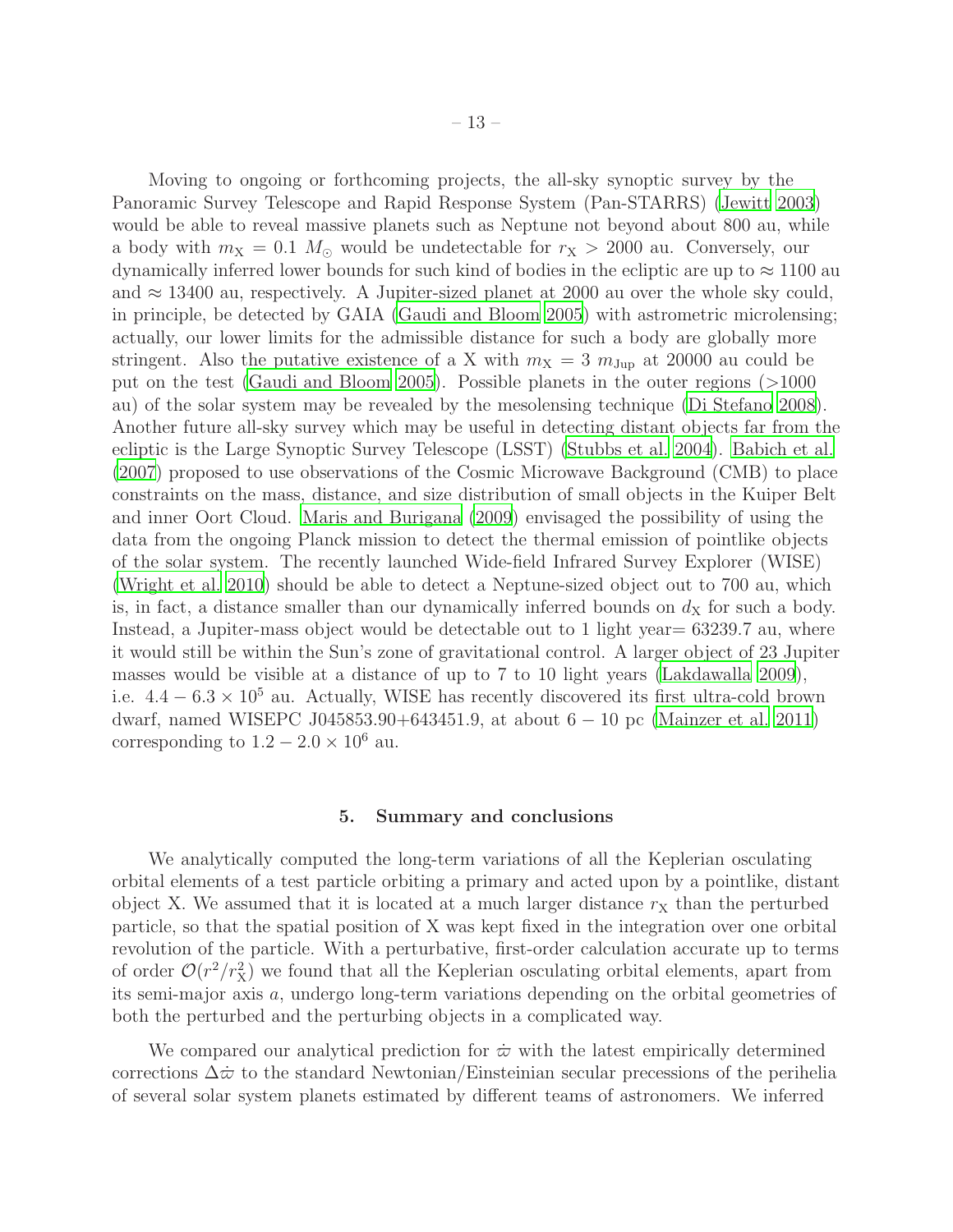constraints on the minimum distance  $d<sub>X</sub>$  at which X may be located as a function of its ecliptic latitude  $\beta_X$  and longitude  $\lambda_X$  for different values of its mass  $m_X$ . We adopted the masses of Mars, 0.7  $m_{\oplus}$  and 4  $m_{\text{Jup}}$ . The use of the perihelia is effective in constraining  $d_X$  for most of the sky locations: the availability of  $\Delta \dot{\varpi}$  for more than one planet allowed to mutually overlap the forbidden regions, thus further strengthening the lower bounds on  $r<sub>X</sub>$  also in those positions of the sky in which the use of a single planet at a time would, instead, yield weaker constraints. The most stringent bounds came from the extra-rates of the perihelia of Saturn, Mars, and, especially, the Earth thanks to the inclusion of the Jupiter VLBI data. Future improvements for Saturn, due to continuous ranging to Cassini, should yield tighter constraints.

The minimum distance at which a remote body X with 70% of the mass of the Earth can exist is of the order of  $250 - 450$  au. For other values of the mass of X, we have  $150 - 200$  au (Mars), and  $3500 - 4500$  (4  $m_{\text{Jup}}$ ). Such lower bounds, which are independent of any speculation concerning the physical properties of X because they are solely based on its gravitational perturbations exerted on known planets, are tighter than those previously obtained by us in literature. Moreover, they are useful to better interpreting the results of past surveys aimed to directly detect X, and also to clarify what could realistically be expected from ongoing and future observational campaigns.

We intend to further extend our analysis in future by using the newly determined corrections to the standard secular precessions of the planetary perihelia and nodes as well by [Fienga et al. \(2011](#page-15-11)).

We remark that the corrections to the perihelion precessions used here were independently obtained by various astronomers without explicitly modeling the dynamical action of X itself. Thus, it might, in principle, have been somewhat "absorbed" and partially removed in the usual process of estimation of the solution's parameters like, e.g., the initial state vectors of the planets, especially if its magnitude was very small. To circumvent such an issue one should, actually, re-process the entire observational data set with modified dynamical force models explicitly including X itself, and solving for one or more dedicated parameters as well. Then, it would, e.g., be possible to look at the consequences of the inclusion of X on the values of the other usually estimated parameters.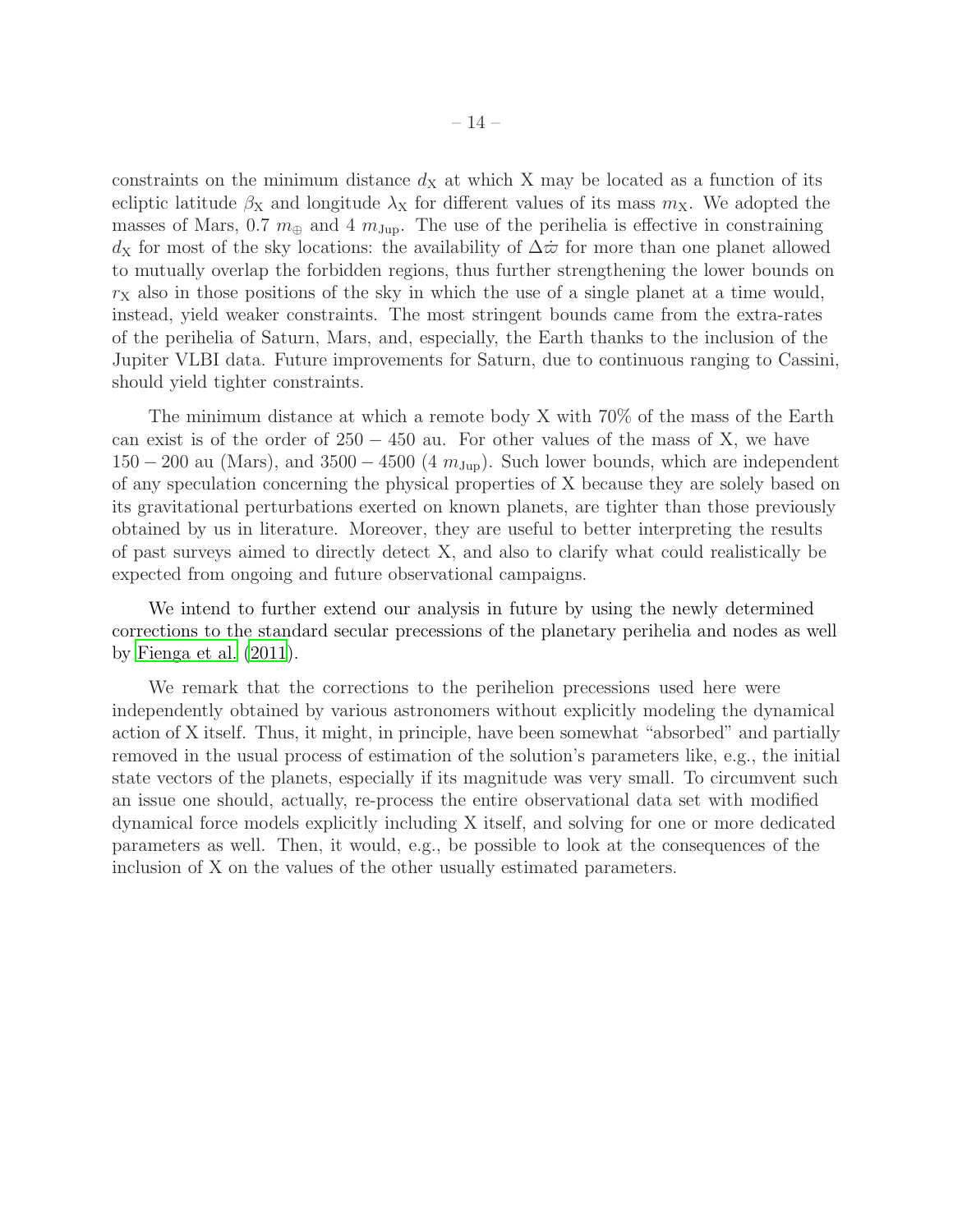#### REFERENCES

- <span id="page-14-3"></span>Anderson, J.D., van Flandern, T.C.: Does the Sun have a Dark Companion? Newsweek 99, 83 (1982)
- <span id="page-14-4"></span>Anderson, J.D.: Still no Planet-X. Sky and Telescope 74, 237 (1987)
- <span id="page-14-13"></span>Babich, D., Blake, C., Steinhardt, C.: What Can the Cosmic Microwave Background Tell Us about the Outer Solar System? Astrophys. J., 669, 1406-1413 (2007)
- <span id="page-14-0"></span>Bailer-Jones, C.A.L.: The evidence for and against astronomical impacts on climate change and mass extinctions: a review. Int. J. of Astrobiol. 8, 213-219 (2009)
- <span id="page-14-8"></span>Bertone, G., Hooper, D., Silk, J.: Particle dark matter: evidence, candidates and constraints. Phys. Rept. 405, 279-390 (2005)
- <span id="page-14-10"></span>Bertotti, B., Farinella, P., Vokrouhlický, D.: Physics of the Solar System. Kluwer, Dordrecht (2003)
- <span id="page-14-7"></span>Blanchet, L., Novak, J.: External field effect of modified Newtonian dynamics in the Solar system. Mon. Not. Roy. Astron. Soc. 412, 2530-2542 (2011)
- <span id="page-14-9"></span>Blinnikov, S.I., Khlopov, M.Yu.: Possible Astronomical Effects of Mirror Particles. Sov. Astron. 27, 371-375 (1983)
- <span id="page-14-5"></span>Brunini, A.: On the unmodeled perturbations in the motion of Uranus. Celest. Mech. Dyn. Astron. 53, 129-143 (1992)
- <span id="page-14-2"></span>Brunini, A., Melita, M.D.: The Existence of a Planet beyond 50 AU and the Orbital Distribution of the Classical Edgeworth-Kuiper-Belt Objects. Icarus 160, 32-43 (2002)
- <span id="page-14-1"></span>Collander-Brown, S., Maran, M., Williams, I.P.: The effect on the Edgeworth-Kuiper Belt of a large distant tenth planet. Mon. Not. Roy. Astron. Soc. 318, 101-108 (2000)
- <span id="page-14-12"></span>Collier Cameron, A., Guenther, E., Smalley, B., McDonald, I., Hebb, L., Andersen, J., Augusteijn, Th., Barros, S.C.C., Brown, D.J.A., Cochran, W.D., Endl, M., Fossey, S.J., Hartmann, M., Maxted, P.F., Pollacco, D., Skillen, I., Telting, J., Waldmann, I.P., West, R.G.: Line-profile tomography of exoplanet transits - II. A gas-giant planet transiting a rapidly rotating A5 star. Mon. Not. Roy. Astron. Soc. 407, 507-514 (2010)
- <span id="page-14-11"></span>Cook, G.E.: Luni-Solar Perturbations of the Orbit of an Earth Satellite. Geophys. J. Int. 6, 271-291 (1962)
- <span id="page-14-6"></span>Cowling, S.A.: The pulsar  $P/P$  distribution and the postulated solar companion. Mon. Not. Roy. Astron. Soc. 204, 1237-1244 (1983)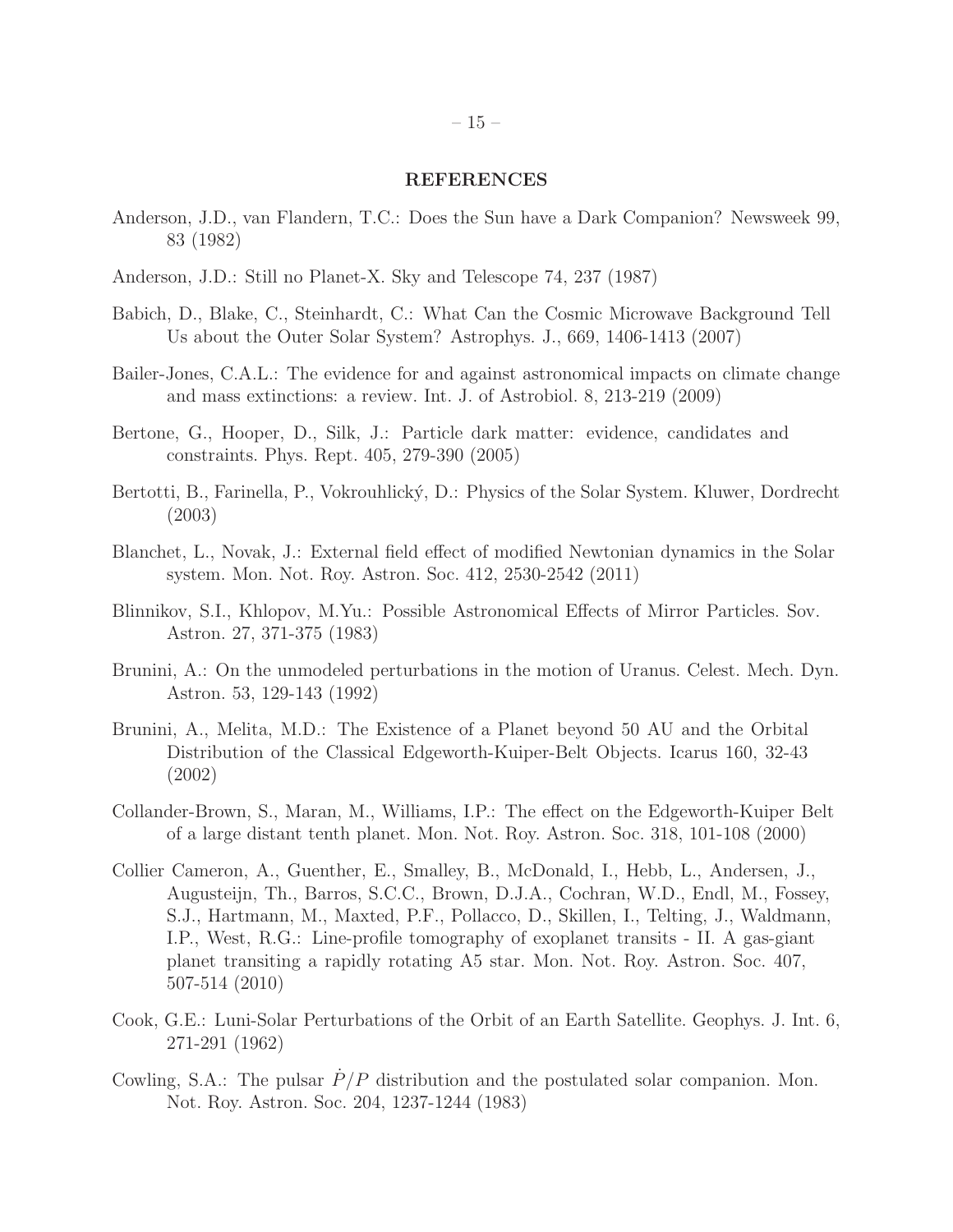- <span id="page-15-1"></span>Davis, M., Hut, P., Muller, R.A.: Extinction of species by periodic comet showers. Nature 308, 715-717 (1984)
- <span id="page-15-13"></span>Di Stefano, R.: Mesolensing Explorations of Nearby Masses: From Planets to Black Holes. Astrophys. J. 684, 59-67 (2008)
- <span id="page-15-0"></span>Fernández, J.A.: On the Existence of a Distant Solar Companion and its Possible Effects on the Oort Cloud and the Observed Comet Population. Astrophys. J. 726, id. 33 (2011)
- <span id="page-15-10"></span>Fienga, A.: INPOP10a. Invited talk presented at Journées 2010 "Systèmes de référence spatio-temporels. New challenges for reference systems and numerical standards in astronomy", 20-22 September 2010, Paris (2010)
- <span id="page-15-9"></span>Fienga, A., Laskar, J., Kuchynka, P., Leponcin-Lafitte, C., Manche, H., Gastineau, M.: Gravity tests with INPOP planetary ephemerides. In: Klioner, S.A., Seidelmann, P.K., Soffel, M.H. (eds.) Relativity in Fundamental Astronomy: Dynamics, Reference Frames, and Data Analysis, Proceedings IAU Symposium No. 261, pp. 159-169. Cambridge University Press, Cambridge (2010)
- <span id="page-15-11"></span>Fienga, A., Laskar, J., Kuchynka, P., Manche, H., Desvignes, G., Gastineau, M., Cognard, I., Theureau, G.: The INPOP10a planetary ephemeris and its applications in fundamental physics. Celest. Mech. Dyn. Astron. 111, 363-385 (2011)
- <span id="page-15-6"></span>Foot, R., Silagadze, Z.K.: Do Mirror Planets Exist in Our Solar System? Acta Phys. Polon. B 32, 2271-2277 (2001)
- <span id="page-15-8"></span>Foot, R.: Shadowlands: Quest for Mirror Matter in the Universe. Universal Publishers, Parkland (2002)
- <span id="page-15-7"></span>Foot, R., Mitra, S.: Mirror matter in the solar system: new evidence for mirror matter from Eros. Astropart. Phys. 19, 739-753 (2003)
- <span id="page-15-12"></span>Gaudi, B.S., Bloom, J.S.: Astrometric Microlensing Constraints on a Massive Body in the Outer Solar System with Gaia. Astrophys. J. 635, 711-717 (2005)
- <span id="page-15-5"></span>Gomes, R.S.: On the problem of the search for Planet X based on its perturbation of the outer planets. Icarus 80, 334-343 (1989)
- <span id="page-15-4"></span>Gomes, R.S., Ferraz-Mello, S.: Would a Planet X explain the Discrepancies in the Motions of Uranus and Neptune? Anais Acad. Brasil. Ciˆencias 60, 399-403 (1988)
- <span id="page-15-2"></span>Gomes, R.S., Matese, J.J., Lissauer, J.J.: A distant planetary-mass solar companion may have produced distant detached objects. Icarus 184, 589-601 (2006)
- <span id="page-15-3"></span>Gunn, E.J.: Another planet? New Sci. 48, 345 (1970)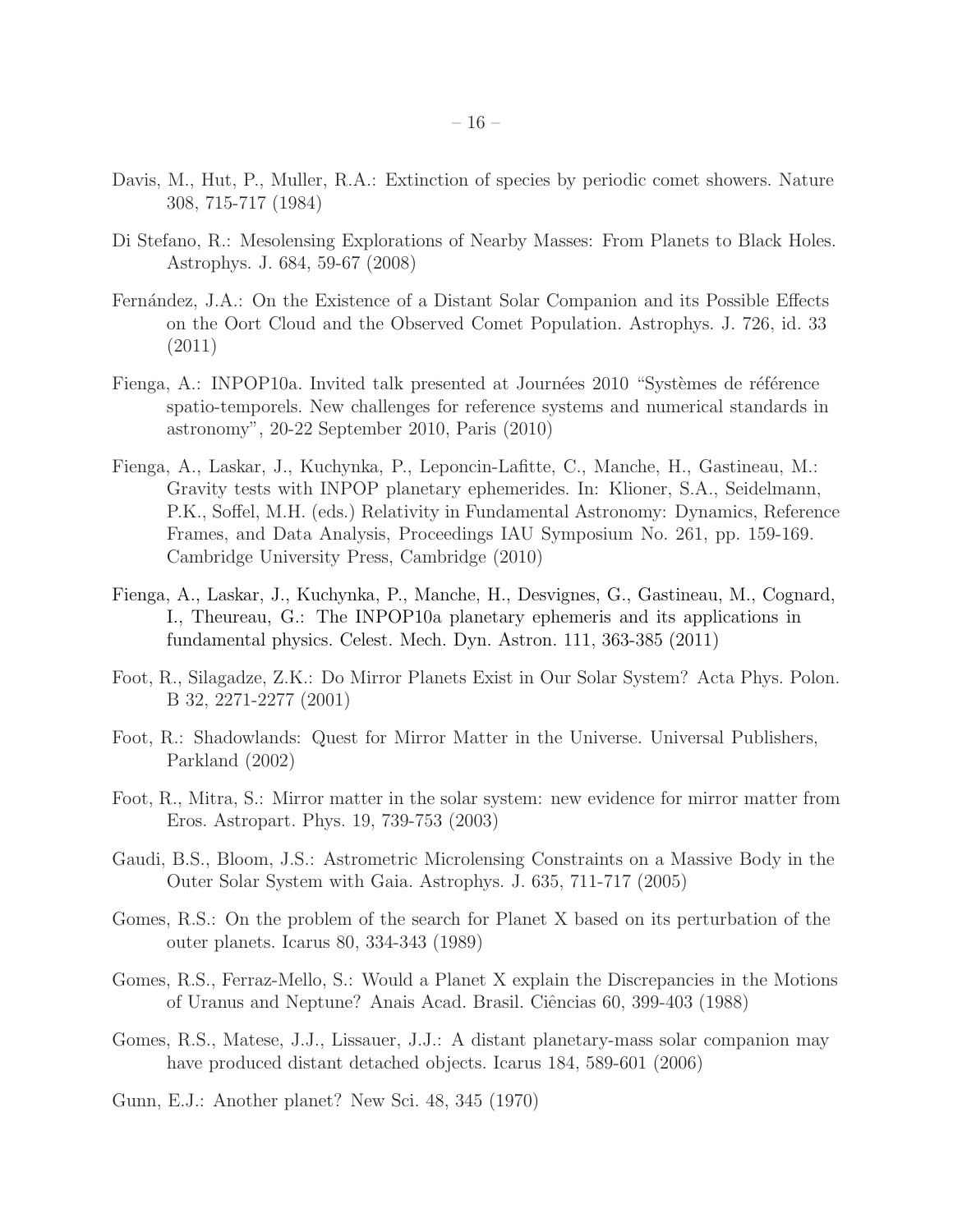- <span id="page-16-8"></span>Gurfil P., Lainey V., Efroimsky M.: Long-term evolution of orbits about a precessing oblate planet: 3. A semianalytical and a purely numerical approach. Celest. Mech. Dyn. Astron. 99, 261-292 (2007)
- <span id="page-16-5"></span>Harrison, E.R.: Has the Sun a companion star? Nature 270, 324-326 (1977)
- <span id="page-16-4"></span>Harrington, R.S.: The location of Planet X. Astron J. 96, 1476-1478 (1988)
- <span id="page-16-1"></span>Hills, J. G.: Dynamical constraints on the mass and perihelion distance of Nemesis and the stability of its orbit. Nature 311, 636-638 (1984)
- <span id="page-16-11"></span>Høg, E., Fabricius, C., Makarov, V.V., Urban, S., Corbin, T., Wycoff, G., Bastian, U., Schwekendiek, P., Wicenec, A.: The Tycho-2 catalogue of the 2.5 million brightest stars. Astron. Astrophys. 355, L27-L30 (2000)
- <span id="page-16-7"></span>Hogg, D.W., Quinlan, G.D., Tremaine, S.: Dynamical limits on dark mass in the outer solar system. Astron J. 101, 2274-2286 (1991)
- <span id="page-16-3"></span>Horner, J., Evans, N.W.: Biases in cometary catalogues and Planet X. Mon. Not. Roy. Astron. Soc. 335, 641-654 (2002)
- <span id="page-16-12"></span>Houck, J.R., Soifer, B.T., Neugebauer, G., Beichman, C.A., Aumann, H.H., Clegg, P.E., Gillett, F.C., Habing, H.J., Hauser, M.G., Low, F.J., Miley, G., Rowan-Robinson, M., Walker, R.G.: Unidentified point sources in the IRAS minisurvey. Astrophys. J. 278, L63-L66 (1984)
- <span id="page-16-13"></span>Houck, J.R., Schneider, D.P., Danielson, G.E., Neugebauer, G., Soifer, B.T., Beichman, C.A., Lonsdale, C.J.: Unidentified IRAS sources - Ultrahigh-luminosity galaxies. Astrophys. J. 290, L5-L8 (1985)
- <span id="page-16-9"></span>Howard, A.W., Johnson, J.A.; Marcy, G.W., Fischer, D.A., Wright, J.T., Bernat, D., Henry, G.W., Peek, K.M.G., Isaacson, H., Apps, K., Endl, M., Cochran, W.D., Valenti, J.A., Anderson, J., Piskunov, N.E.: The California Planet Survey. I. Four New Giant Exoplanets. Astrophys. J. 721, 1467-1481 (2010)
- <span id="page-16-2"></span>Hut, P.: How stable is an astronomical clock that can trigger mass extinctions on Earth? Nature 311, 638-641 (1984)
- <span id="page-16-10"></span>Iorio, L.: Constraints on planet X/Nemesis from Solar System's inner dynamics. Mon. Not. Roy. Astron. Soc. 400, 346-353 (2009)
- <span id="page-16-0"></span>Iorio, L.: The Perihelion Precession of Saturn, Planet X/Nemesis and MOND. The Open Astron. J. 3, 1-6 (2010)
- <span id="page-16-6"></span>Iorio, L.: Effects of Standard and Modified Gravity on Interplanetary Ranges. Int. J. Mod. Phys. D 20, 181-232 (2011)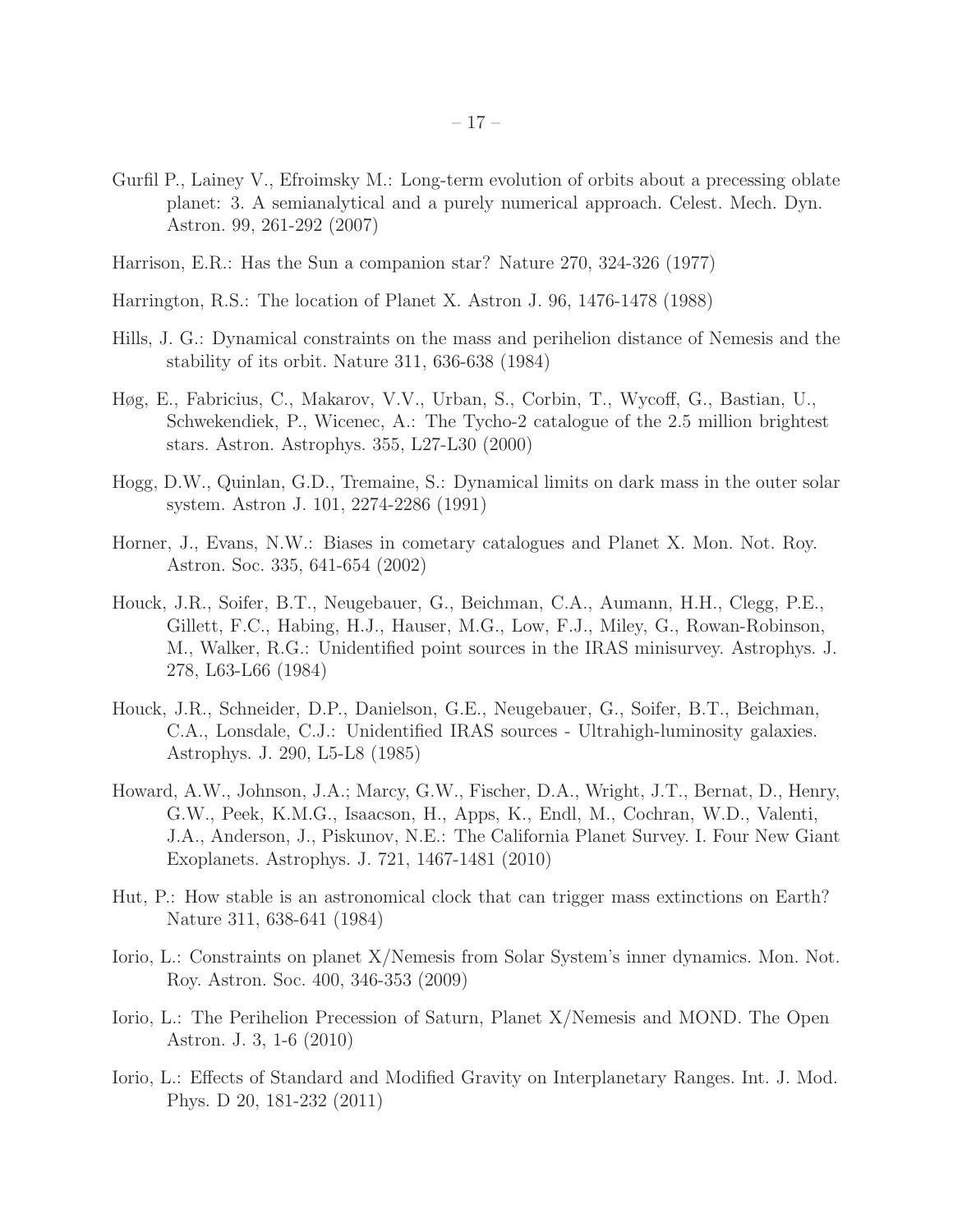- <span id="page-17-10"></span>Jewitt, D.: Project Pan-STARRS and the Outer Solar System. Earth, Moon, and Planets 92, 465-476 (2003)
- <span id="page-17-5"></span>Khlopov, M.Yu., Beskin, G.M., Bochkarev, N.G., Pustilnik, L.A., Pustilnik, S.A.: Observational Physics of the Mirror World. Sov. Astron. 35, 21-29 (1991)
- <span id="page-17-6"></span>Khlopov, M.Yu.: Cosmoparticle physics. World Scientific, Singapore (1999)
- <span id="page-17-8"></span>Kowal, C.: A solar system survey. Icarus 77, 118-123 (1989)
- <span id="page-17-7"></span>Kozai, Y.: On the Effects of the Sun and the Moon upon the Motion of a Close Earth Satellite. Smithsonian Astronomical Observatory Special Report 22, part 2, 7-10 (1959)
- <span id="page-17-12"></span>Lakdawalla, E.: WISE Guys. In: The Planetary Society Blog, Aug. 27, 2009, <http://www.planetary.org/blog/article/00002070/> (2009) Accessed 23 June 2011
- <span id="page-17-9"></span>Larsen, J.A., Roe, E.S., Albert, C.E., Descour, A.S., McMillan, R.S., Gleason, A.E., Jedicke, R., Block, M., Bressi, T.H., Cochran, K.C., Gehrels, T., Montani, J.L., Perry, M.L., Read, M.T., Scotti, J.V., Tubbiolo, A.F.: The Search for Distant Objects in the Solar System Using Spacewatch. Astron J. 133, 1247-1270 (2007)
- <span id="page-17-0"></span>Lowell, P.: Memoir on a trans-Neptunian planet. Mem. Lowell Obs. 1, No. 1, pp. 1-135 (1915)
- <span id="page-17-1"></span>Lykawka, P.S., Mukai, T.: An Outer Planet Beyond Pluto and the Origin of the Trans-Neptunian Belt Architecture. Astron J. 135, 1161-1200 (2008)
- <span id="page-17-13"></span>Mainzer, A., Cushing, M.C., Skrutskie, M., Gelino, C.R., Kirkpatrick, J.D., Jarrett, T., Masci, F., Marley Mark, S., Saumon, D., Wright, E., Beaton, R., Dietrich, M., Eisenhardt, P., Garnavich, P., Kuhn, O., Leisawitz, D., Marsh, K., McLean, I., Padgett, D., Rueff, K.: The First Ultra-cool Brown Dwarf Discovered by the Wide-field Infrared Survey Explorer. Astrophys. J. 726, id. 30 (2011)
- <span id="page-17-4"></span>Maran, M.D., Collander-Brown, S.J., Williams, I.P.: Limitations on the existence of a tenth planet. Planet. Space Sci. 45, 1037-1043 (1997)
- <span id="page-17-11"></span>Maris, M., Burigana, C.: On the Transits of Solar System Objects in the Forthcoming Planck Mission: Data Flagging and Coeval Multi-Frequency Observations. Earth, Moon, and Planets 105, 81-88 (2009)
- <span id="page-17-3"></span>Matese, J.J., Whitmire, D.P.: Planet X and the origins of the shower and steady state flux of short-period comets. Icarus 65, 37-50 (1986)
- <span id="page-17-2"></span>Matese, J.J., Whitman, P.G., Whitmire, D.P.: Cometary Evidence of a Massive Body in the Outer Oort Clouds. Icarus 141, 354-366 (1999)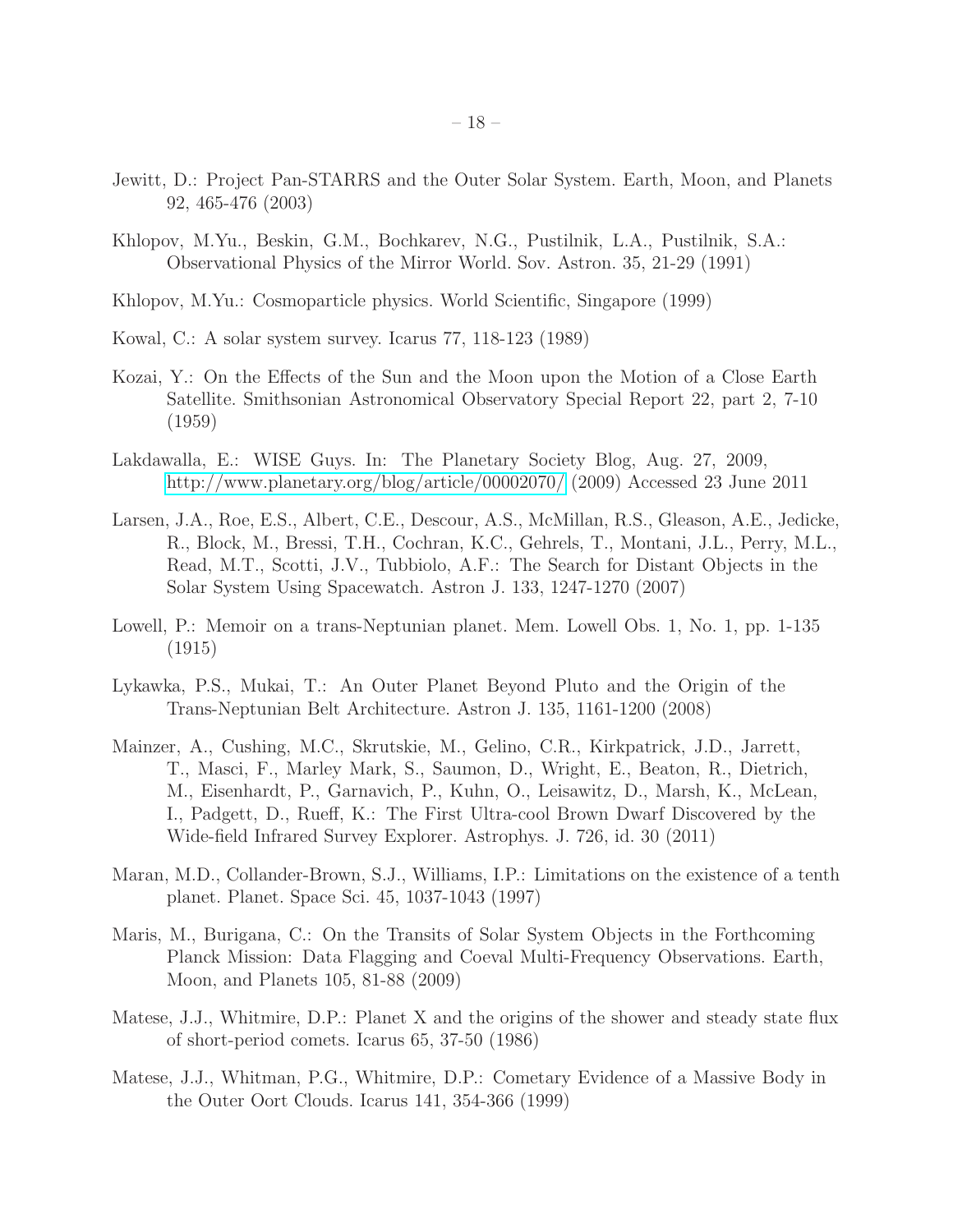- <span id="page-18-8"></span>Matese, J.J., Whitmire, D.P., Lissauer, J.J.: A Widebinary Solar Companion as a Possible Origin of Sedna-like Objects. Earth, Moon, and Planets 97, 459-470 (2005)
- <span id="page-18-2"></span>Matese, J.J., Whitmire, D.P.: Persistent evidence of a jovian mass solar companion in the Oort cloud. Icarus 211, 926-938 (2011)
- <span id="page-18-6"></span>Melita, M.D., Williams, I.P.: Planet X and the Extended Scattered Disk. Earth, Moon, and Planets 92, 447-452 (2003)
- <span id="page-18-7"></span>Melita, M.D., Williams, I.P., Collander-Brown, S.J., Fitzsimmons, A.: The edge of the Kuiper belt: the Planet X scenario. Icarus 171, 516-524 (2004)
- <span id="page-18-4"></span>Melott, A.L., Bambach, R.K.: Nemesis reconsidered. Mon. Not. Roy. Astron. Soc. 407, L99-L102 (2010)
- <span id="page-18-9"></span>Milgrom, M.: MOND effects in the inner Solar system. Mon. Not. Roy. Astron. Soc. 399, 474-486 (2009)
- <span id="page-18-3"></span>Muller, R.: Measurement of the Lunar Impact Record for the Past 3.5 billion years, and Implications for the Nemesis Theory. Geol. Soc. of America Special Paper Vol. 356, Geol. Soc. of America, p. 659 (2002)
- <span id="page-18-5"></span>Murray, J.B.: Arguments for the presence of a distant large undiscovered Solar system planet. Mon. Not. Roy. Astron. Soc. 309, 31-34 (1999)
- <span id="page-18-10"></span>Murray, C.D., Dermott, S.F.: Solar System Dynamics. Cambridge University Press, Cambridge (1999)
- <span id="page-18-12"></span>Neugebauer, G., Habing, H.J., van Duinen, R., Aumann, H.H., Baud, B., Beichman, C.A., Beintema, D.A., Boggess, N., Clegg, P.E., de Jong, T., Emerson, J.P., Gautier, T.N., Gillett, F.C., Harris, S., Hauser, M.G., Houck, J.R., Jennings, R.E., Low, F.J., Marsden, P.L., Miley, G., Olnon, F.M., Pottasch, S.R., Raimond, E., Rowan-Robinson, M., Soifer, B.T., Walker, R.G., Wesselius, P.R., Young, E.: The Infrared Astronomical Satellite (IRAS) mission. Astrophys. J. 278, L1-L6 (1984)
- <span id="page-18-13"></span>O'Toole, T.: Mistery Heavily Body Discovered. The Washington Post, A1 (30th December 1983)
- <span id="page-18-0"></span>Pickering, W.H.: The next planet beyond Neptune. Popular Astron. 36, 143-165 (1928)
- <span id="page-18-1"></span>Pickering, W.H.: Planet P, its orbit, position and magnitude. Planets S and T. Popular Astron. 39, 385-398 (1931)
- <span id="page-18-11"></span>Pitjeva, E.V.: Relativistic Effects and Solar Oblateness from Radar Observations of Planets and Spacecraft. Astron. Lett. 31, 340-349 (2005)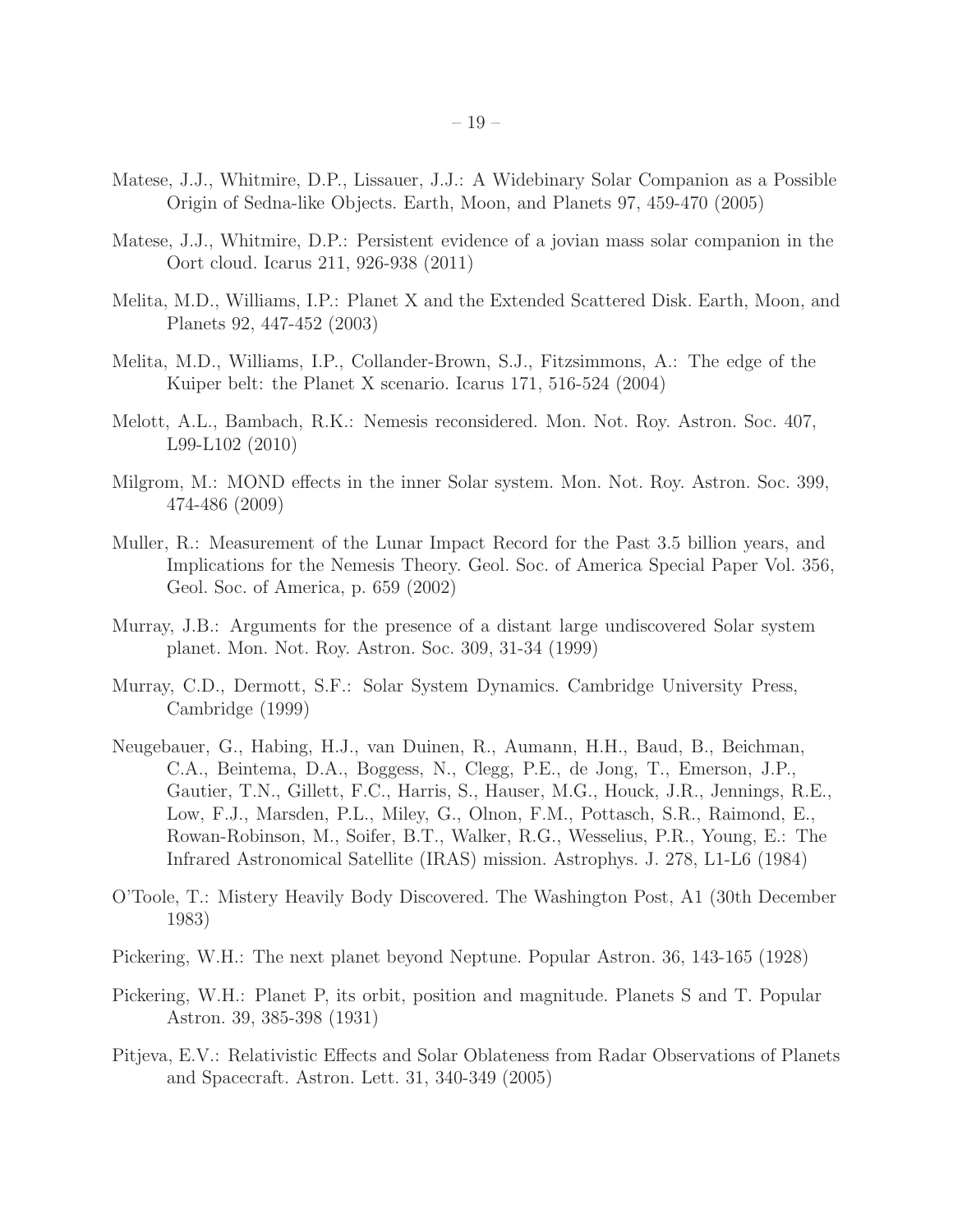- <span id="page-19-9"></span>Pitjeva, E.V.: Ephemerides EPM2008: the updated model, constants, data. Paper presented at Journées "Systèmes de référence spatiotemporels" and X. Lohrmann-Kolloquium, 22-24 September 2008, Dresden, Germany (2008)
- <span id="page-19-10"></span>Pitjeva, E.V.: EPM ephemerides and relativity. In: Klioner, S.A., Seidelmann, P.K., Soffel, M.H., (eds.) Relativity in Fundamental Astronomy: Dynamics, Reference Frames, and Data Analysis, Proceedings IAU Symposium No. 261, pp. 170-178. Cambridge University Press, Cambridge (2010)
- <span id="page-19-6"></span>Powell, C.: A mathematical search for Planet X. J. Brit. Interplanet. Soc. 42, 327-333 (1989)
- <span id="page-19-2"></span>Raup, D.M., Sepkoski, J.J.: Periodicity of Extinctions in the Geologic Past. Proc. Natl. Acad. Sci. 81, 801-805 (1984)
- <span id="page-19-3"></span>Rawlins, D.: The Great Unexplained Residual in the Orbit of Neptune. Astron J. 75, 856-857 (1970)
- <span id="page-19-1"></span>Schilling, G.: The Hunt for Planet X. Springer, Berlin (2009)
- <span id="page-19-0"></span>Schuette, C.H.: Two new families of comets. Popular Astron. 57, 176-182 (1949)
- <span id="page-19-4"></span>Seidelmann, P.K.: A Dynamical Search for a Transplutonian Planet. Astron J. 76, 740-742 (1971)
- <span id="page-19-5"></span>Seidelmann, P.K., Harrington, R.S.: Planet X - The current status. Celest. Mech. Dyn. Astron. 43, 55-68 (1988)
- <span id="page-19-11"></span>Skrutskie, M.F., Cutri, R.M., Stiening, R., Weinberg, M.D., Schneider, S., Carpenter, J.M., Beichman, C., Capps, R., Chester, T., Elias, J., Huchra, J., Liebert, J., Lonsdale, C., Monet, D.G., Price, S., Seitzer, P., Jarrett, T., Kirkpatrick, J.D., Gizis, J.E., Howard, E., Evans, T., Fowler, J., Fullmer, L., Hurt, R., Light, R., Kopan, E. L., Marsh, K.A., McCallon, H.L., Tam, R., Van Dyk, S., Wheelock, S.: The Two Micron All Sky Survey (2MASS). Astron J. 131, 1163-1183 (2006)
- <span id="page-19-12"></span>Soifer, B.T., Neugebauer, G., Houck, J.R.: The IRAS view of the extragalactic sky. Ann. Rev. Astron. Astrophys. 25 187-230 (1987)
- <span id="page-19-7"></span>Standish, E.M.: Planet X - No dynamical evidence in the optical observations. Astron J. 105, 2000-2006 (1993)
- <span id="page-19-8"></span>Standish, E.M.: Pluto and Planets X. In: Rettig, T.W., Hahn, J.M. (eds.) Completing the Inventory of the Solar System, Astronomical Society of the Pacific Conference Proceedings, volume 107, pp. 163-170. (1996)